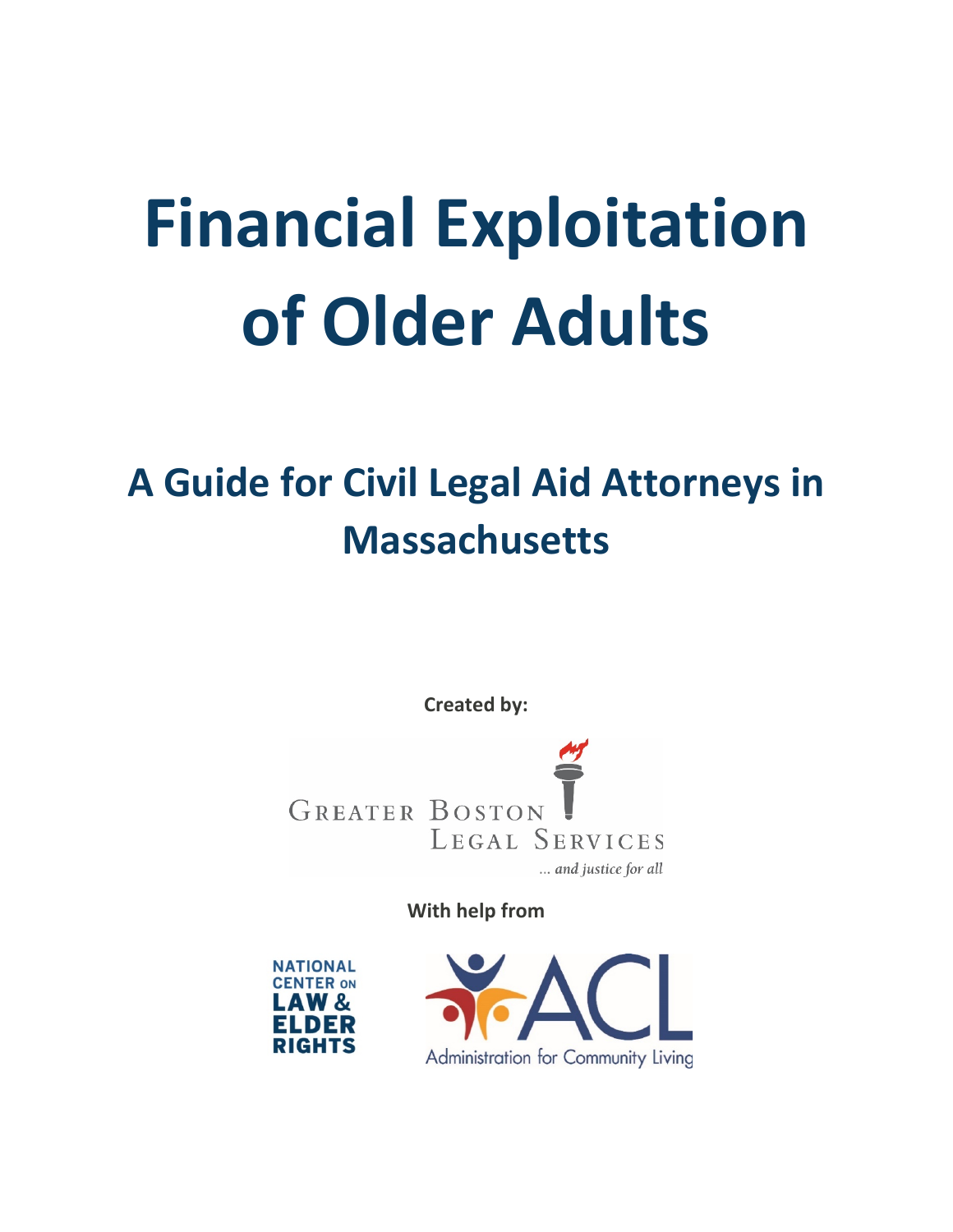# **About This Guide**

Elder abuse is **[defined](https://malegislature.gov/Laws/GeneralLaws/PartI/TitleII/Chapter19A/Section14)** under Massachusetts law as an act or omission which results in serious physical or emotional injury to an elderly person or financial exploitation of an elderly person. It is a growing issue faced by older adults, and the effects of abuse can negatively impact the physical health, mental well-being, and financial stability of victims. Elder financial exploitation is the most prevalent form of abuse experienced by older adults.

While acts of elder abuse may fall under various criminal statutes, civil legal aid attorneys are uniquely positioned to deploy legal strategies and advocacy to mitigate the effects of abuse and help older adults attain the remedies they seek. This Guide contains state-specific information, tools, and links to resources to help civil legal aid attorneys in Massachusetts advise and represent clients who have experienced financial exploitation. Additionally, the resources and partner information shared at the end of the Guide will help you connect with community partners, prosecutors, and coalitions who are also working to prevent and address elder abuse in Massachusetts.

This Guide was produced by [Greater Boston Legal Services](https://elderjusticegbls.wordpress.com/) and adapted from information from the **[National Center on Law and Elder Rights](https://ncler.acl.gov/)** (NCLER). For additional training and resources on a variety of Elder Abuse topics, visit **[ncler.acl.gov](https://ncler.acl.gov/)**.

## Acknowledgements:

- o Chelsea Tennyson: Chelsea received her Bachelor of Arts from the University of California, Santa Barbara and is expecting her Juris Doctor from Harvard Law School in 2020. In the summer of 2018 she worked as a legal intern in the Elder, Health, and Disability Unit of Greater Boston Legal Services, focusing primarily on elder financial benefits cases.
- o Annika Olson: Annika is a second year student at Boston College Law School and worked as a legal intern in the Elder, Health, and Disability Unit of Greater Boston Legal Services in the summer of 2018. Her work was focused primarily on elder abuse cases including financial exploitation matters.
- $\circ$  Meagan McKinstry: Meagan contributed to this guide while she was a law student at Northeastern University School of Law. During the summer of 2018, she was part of the Elder Abuse Prevention Project of Greater Boston Legal Services (GBLS), where she served as an Equal Justice Works Elder Justice AmeriCorps JD intern.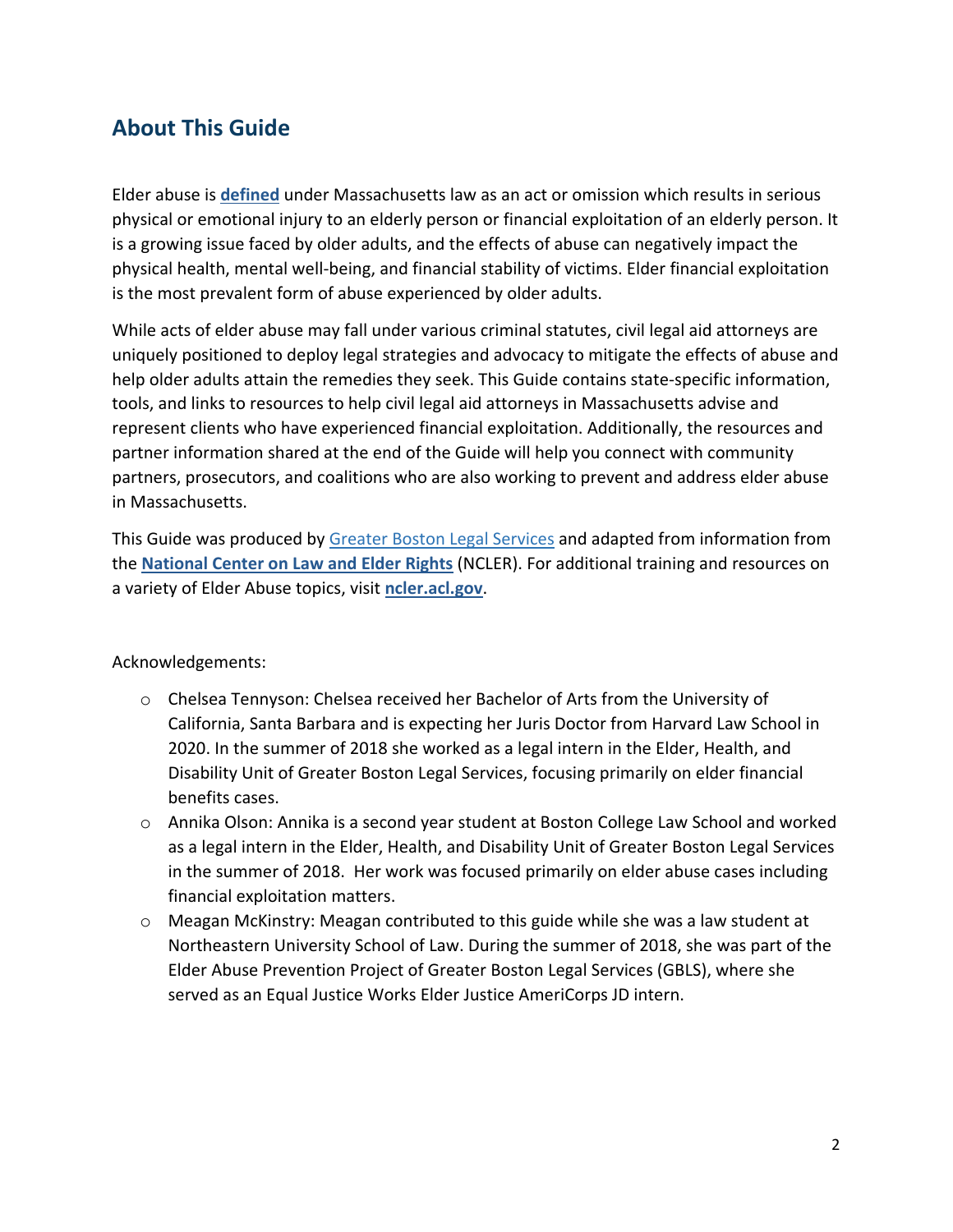# **Table of Contents**

| The Role of Attorneys in Preventing & Addressing Financial Exploitation  5    |  |
|-------------------------------------------------------------------------------|--|
|                                                                               |  |
|                                                                               |  |
|                                                                               |  |
|                                                                               |  |
|                                                                               |  |
|                                                                               |  |
|                                                                               |  |
|                                                                               |  |
|                                                                               |  |
|                                                                               |  |
|                                                                               |  |
|                                                                               |  |
|                                                                               |  |
|                                                                               |  |
| Collaboration with Community Partners & Enhanced Multi-Disciplinary Teams  18 |  |
|                                                                               |  |
|                                                                               |  |
|                                                                               |  |
|                                                                               |  |
|                                                                               |  |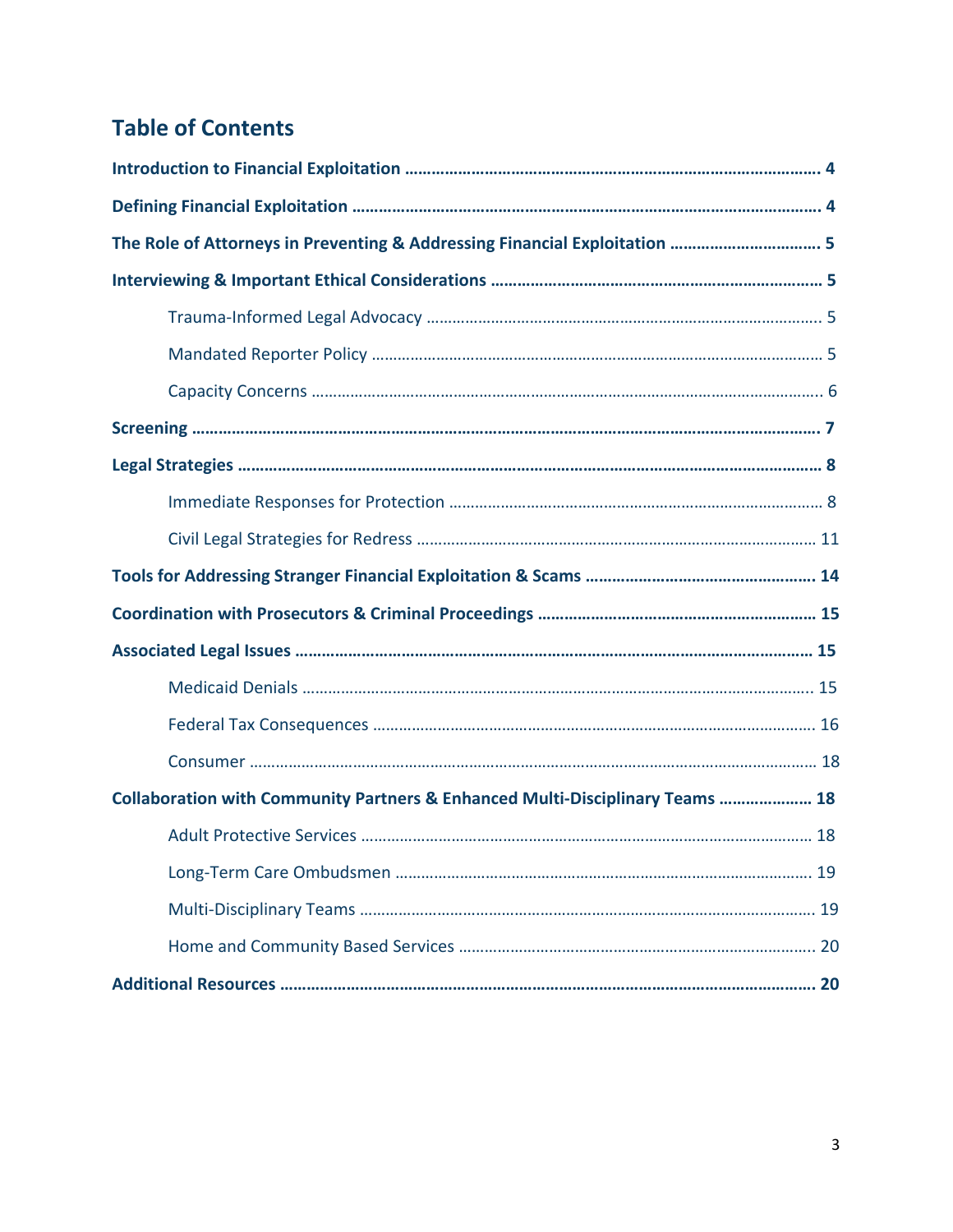# **Introduction to Financial Exploitation**

Exploitation of older adults is a prevalent and underreported problem. According to the Massachusetts Executive Office of Elder Affairs, elder abuse reports have increased 68% since Fiscal Year (FY) 2011, and in FY 2017, Protective Services received over 30,000 reports of suspected elder abuse. This number is expected to grow in future years as the population of older adults increases.

Elder abuse often occurs in the form of financial exploitation. This non-exhaustive list includes, theft, misappropriation of property, Identity theft, unauthorized use of credit cards, undue influence, fraud, deceptive and unfair business practices, and abusive debt collection practices.

Financial exploitation is enormously costly to victims' health and economic security. Studies estimate that, in total, elders have lost billions of dollars to financial exploitation. For many victims, the funds lost comprise their entire life savings. Financial exploitation is frequently committed by family members, friends or caregivers. Reporting exploitation can take an emotional toll on the person and result in a loss of caregivers or companions. A **[2015 report from True Link Financial](https://www.truelinkfinancial.com/research)** contains more information about estimated losses and effects of elder financial abuse.

# **Defining Financial Exploitation**

Financial exploitation is defined in the **[Older Americans Act](https://www.acl.gov/about-acl/authorizing-statutes/older-americans-act)** as: "The fraudulent or otherwise illegal, unauthorized, or improper act or process of an individual, including a caregiver or fiduciary, that uses the resources of an older individual for monetary or personal benefit, profit, or gain, or that results in depriving an older individual of rightful access to, or use of, benefits, resources, belongings, or assets."

The State of Massachusetts similarly defines financial exploitation as "an act or omission by another person, which causes a substantial monetary or property loss to an elderly person, or causes a substantial monetary or property gain to the other person, which gain would otherwise benefit the elderly person but for the act or omission of such other person." It does not include cases in which the elderly person "knowingly consented to that act or omission," unless they did so due to "misrepresentation, undue influence, coercion, or threat of force." **[M.G.L. c.19A, §14](https://www.justice.gov/elderjustice/prosecutors/statutes?page=1)**

There are differing ways of categorizing types of financial abuse and exploitation, and the boundaries between them can be blurry, but one simple distinction divides financial exploitation into two types: those by a "known" person and those by a "stranger":

- **Known person:** Financial abuse/exploitation by a known person (a family member, close friend, caregiver, or person/organization in a position of trust) who breaches the trust of a vulnerable person and misuses the individual's funds to serve their own needs at the elder's expense. Attorneys should be mindful of the distinction between family and non-family perpetrators and how that can inform your approach to the matter. Remedies for these kinds of abuse are both civil and criminal.
- **Stranger or "new friend":** Fraud, misrepresentation, or scams by a stranger or "new friend" who deceives the vulnerable person via an ever-changing variety of con games, such as bogus lotteries, sweetheart swindles, grandparent scams, fake charities, home repair fraud, IRS back taxes schemes, gift card scams, identity theft, etc.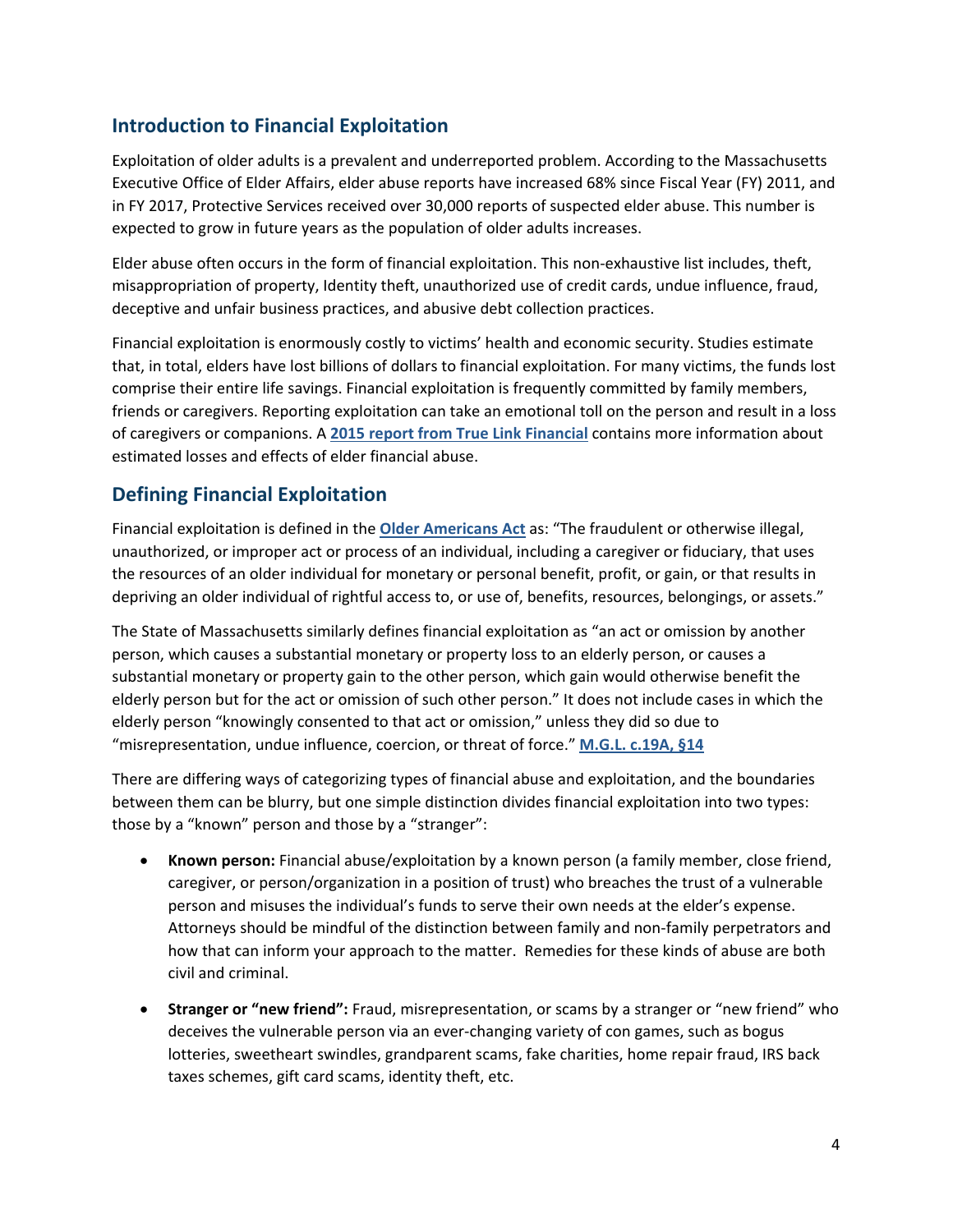This Guide focuses primarily on civil legal remedies for "known person" financial exploitation, but you can utilize the practice tips in this guide (beginning on p. 14) to assist your clients who have experienced stranger financial exploitation or scams.

# **The Role of Attorneys in Preventing & Addressing Financial Exploitation**

Civil legal remedies can provide valuable relief to older adults, including stopping ongoing abuse and obtaining restitution. Civil legal services programs are also generally equipped to handle the associated legal issues discussed in this guide, such as Medicaid (MassHealth in Massachusetts), housing, and consumer issues. Some of your clients may not want to pursue criminal charges against a family member or friend, but may be willing to explore their civil options. Additionally, some cases may not have the elements necessary for criminal prosecution. Civil legal remedies may be helpful whether or not a criminal prosecution is pursued. As a civil legal aid attorney, you can play an important role in the protection and recovery process by assisting with obtaining protection orders, recouping funds, and seeking other civil remedies that are addressed in this guide.

# **Interviewing & Important Ethical Considerations**

#### *Trauma-Informed Legal Advocacy*

Older adults who have experienced maltreatment are at risk of further harm if their legal matter is not handled in a trauma-informed manner by their advocate. Learning how to provide trauma-informed lawyering will help your client in their recovery process and allow you to get more thorough information from your client in order to effectively represent them.

The family versus non-family distinction is important for advocates to recognize. The sensitivities involved with a family member perpetrator should inform the conversation between you and your client, and the trauma-informed lawyering tips in this guide should be especially utilized in this context. Additionally, a victim may be willing to pursue certain remedies against a non-family exploiter that wouldn't be considered if the exploiter is related.

Traumatic triggers can impact your ability to connect with your client. Triggers bring up the memory of a past event and may create a feeling of unease or fear. Each client's experience and triggers will be different, so it is important that you understand the various options that are available to make your client feel more comfortable. Providing options for the interview location, being careful to explain the process of the interview in advance, and taking breaks can all be beneficial when conducting a legal interview. If your client will have to go to court, you should be mindful of the triggers that they may face, particularly if they will encounter the perpetrator while there. A run-through of the day can be helpful, as well as arranging for a supportive friend or family member to be present. For practice tips and more information about trauma-informed lawyering, resources are available through the **[Trauma-](http://www.nationalcenterdvtraumamh.org/trainingta/trauma-informed-legal-advocacy-tila-project/)[Informed Legal Advocacy \(TILA\) Project](http://www.nationalcenterdvtraumamh.org/trainingta/trauma-informed-legal-advocacy-tila-project/)**.

#### *Mandated Reporter Policy*

In Massachusetts, lawyers are not legally required to report suspected elder abuse. However, many other professionals must do so, including physicians, social workers, policemen, coroners, and licensed psychologists. **[M.G.L c.19A §15](https://malegislature.gov/Laws/GeneralLaws/PartI/TitleII/Chapter19A/Section15)** Mandatory reporters must immediately make a verbal report to the Massachusetts Elder Abuse Hotline at (800) 922-2275, followed within forty-eight hours by a written report on an **[Elder Abuse Mandated Reporter Form](https://www.mass.gov/files/documents/2017/09/29/Elder-Abuse-Mandated-Reporter-Form_Fill%20in_0.pdf)** faxed to the local protective services agency.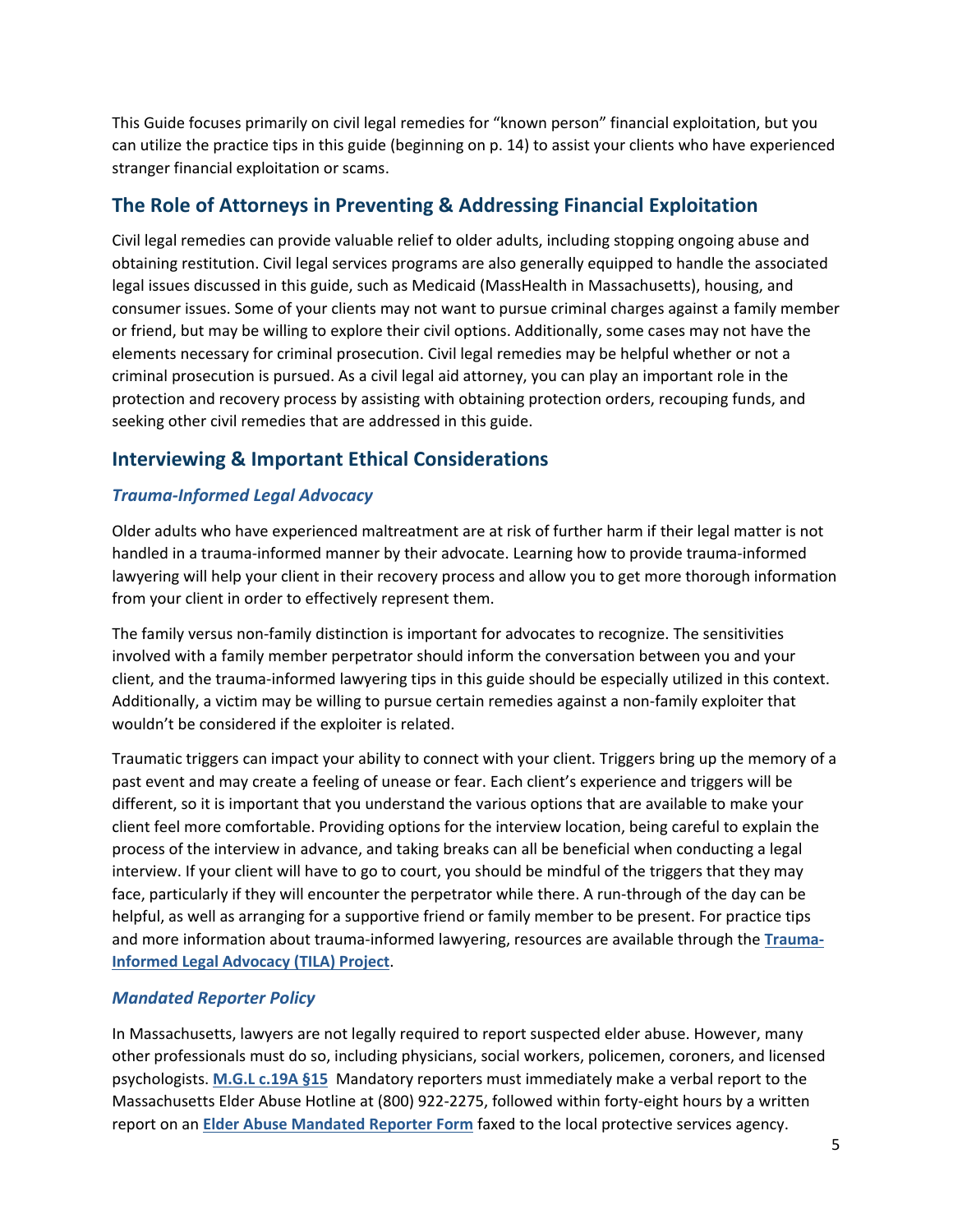Alternatively, if reporters have the name and address of the victim, they may **[submit an online report](https://www.mass.gov/service-details/instructions-for-online-reporting)** instead of verbal and written reports.

As a lawyer, if you have reason to believe that your client has experienced abuse, you have the option of permissive reporting to Adult Protective Services if your client consents to the report. Permissive reporting should be weighed carefully with your client. Under the **[Massachusetts Rules of Professional](https://www.mass.gov/supreme-judicial-court-rules/rules-of-professional-conduct-rule-14-communication)  [Conduct \(MRPC\) Rule 1.4](https://www.mass.gov/supreme-judicial-court-rules/rules-of-professional-conduct-rule-14-communication)**, you must communicate the issue, options, and implications of any potential action. This includes explaining to your client what would happen next, services that may become available to them, possible criminal charges against the abuser, the potential for a guardianship investigation and capacity assessment, possible negative implications of permissive reporting, etc. Reporting elder abuse to Adult Protective Services can result in a case worker investigating the report, which could include a home visit and other actions that your client may not be comfortable with. A complete understanding of the impact of reporting will help you advise your clients on permissive reporting and weigh the benefits and burdens of taking this action.

As an attorney, you will need to assess your reporting obligations and ethical duties, and then be clear with your clients about your obligations and confidentiality during initial interviews and in subsequent communications if necessary. In Massachusetts, you can find ethics opinions on reporting abuse with or without your client's consent.

#### *Capacity Concerns*

Diminished capacity is a risk factor for exploitation, and you need to understand your ethical obligations pursuant to the **[MRPC Rule 1.14](https://www.mass.gov/supreme-judicial-court-rules/rules-of-professional-conduct-rule-114-client-with-diminished-capacity)**. The rule starts with a presumption of capacity and directs attorneys to maintain a normal attorney-client relationship when reasonably possible. Capacity is not an on/off switch, and the standard of capacity will vary, depending on the nature of the decision that your client is required to make. Capacity level may change during your period of representation and you must be cognizant of how your duty to your client may be affected as this occurs.

State statutes provide the standards of capacity for specific legal transactions and guardianship. In Massachusetts, the major statute governing guardianship is **[M.G.L. c.190B, Article V](https://malegislature.gov/Laws/GeneralLaws/PartII/TitleII/Chapter190B/ArticleV)**. Further information about guardianship processes, including the responsibilities of guardians, changing or ending guardianship, and temporary guardianship is available **[here](https://www.mass.gov/guardianship-conservatorship-of-incapacitated-persons)**. The necessary court forms may be accessed and downloaded **[here](https://www.mass.gov/lists/court-forms-for-guardianship-of-adults-conservatorship)**. If the guardianship must be transferred into or out of Massachusetts, please also refer to the **[state's guidance](https://www.mass.gov/actions-filed-under-the-uniform-adult-guardianship-protective-proceedings-jurisdiction-act)** regarding The Uniform Adult Guardianship & Protective Proceedings Jurisdiction Act, **[M.G.L. c.190B Article 5A](https://malegislature.gov/Laws/GeneralLaws/PartII/TitleII/Chapter190B/Article5A)**, as the filing procedure may differ.

MRPC 1.14 also triggers protective action when an attorney reasonably believes that (1) a client has diminished capacity, (2) there is potential for harm to the client, and (3) the client cannot act in their own interest. To help you address issues of capacity in your cases, the handbook by the American Bar Association and American Psychological Association titled, **[Assessment of Older Adults with Diminished](https://www.americanbar.org/groups/law_aging/resources/capacity_assessment.html)  [Capacity: A Handbook for Lawyers \(2005\)](https://www.americanbar.org/groups/law_aging/resources/capacity_assessment.html)** includes in-depth information and a 4-page worksheet to screen for incapacity.

Capacity determinations bring into play the sometimes competing goals of preserving autonomy and promoting safety. Attorneys should consider certain factors such as grief, stress, and non-permanent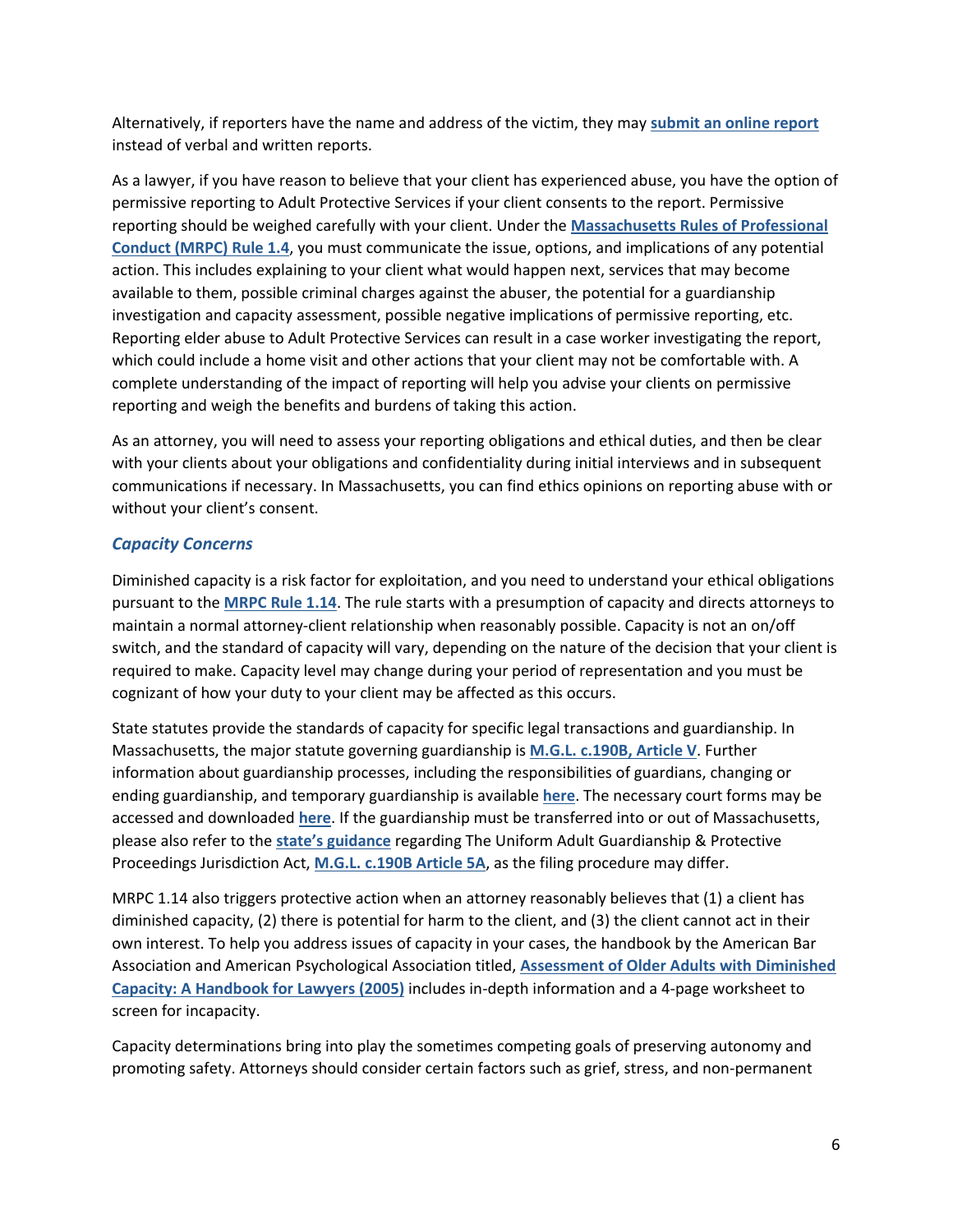medical conditions when assessing a client's capacity to make decisions. These are all factors that could be present for your client who has experienced abuse, and they are part of trauma-informed lawyering.

# **Screening**

Sometimes your client will come to you seeking help to end or recover from an abusive situation. Oftentimes, however, you may also discover that someone is the victim of abuse in the course of representing them in another matter. Your legal services program should have a system in place for screening for financial exploitation and other forms of elder abuse.

The signs and symptoms of elder abuse can be detected in all practice areas. Elder financial exploitation cases do not always present as elder abuse. The older adult who comes in for help with utilities, rent, or a consumer debt lawsuit may be struggling to pay her bills because she has been financially exploited. Alternatively, an older adult may be facing eviction because of an abusive adult child who refuses to leave the home.

If elder financial exploitation is suspected, reviewing a client's bank account activity, credit card statements, other bills, budget, and any accountings that are available may help you identify problems. The Elder Investment Fraud & Financial Exploitation Prevention Program has developed a **[financial](https://www.maine.gov/pfr/securities/documents/Checklist%20for%20Lawyers.pdf)  [exploitation checklist and screening tool](https://www.maine.gov/pfr/securities/documents/Checklist%20for%20Lawyers.pdf)** that may be helpful. The Massachusetts Office of Consumer Affairs and Business Regulation has also identified additional warning signs in its **official blog**.

Below are some examples of how an elder abuse case might initially present in your office. These situations may not always involve abuse, but could raise red flags and prompt further investigation:

- A client is being encouraged to sign legal documents that they do not understand.
- A client is being evicted from a nursing facility due to non-payment, and a family member manages their finances.
- A client is seeking to modify their advance planning documents in an unusual way.
- A client is facing mortgage foreclosure, but has adequate income to pay the mortgage.
- A client has a reverse mortgage but did not understand the documents and did not have access to the funds.
- A client is being sued for a credit card debt, but they did not open the account or use the credit card.
- A client is being evicted from their apartment for a violation of the housing authority's guest policies.
- A client comes in for an appointment, and is accompanied by a coercive or overbearing family member or friend.

For more guidance on screening for elder abuse and other legal issues faced by older adults, utilize NCLER's skills training session on **[Issue Spotting, Intake, & Referrals](https://ncler.acl.gov/Files/Legal-Issue-Spotting,-Intake-Referrals-Practice-Gu.aspx)** which provides practical tips and visual guides for attorneys and support staff.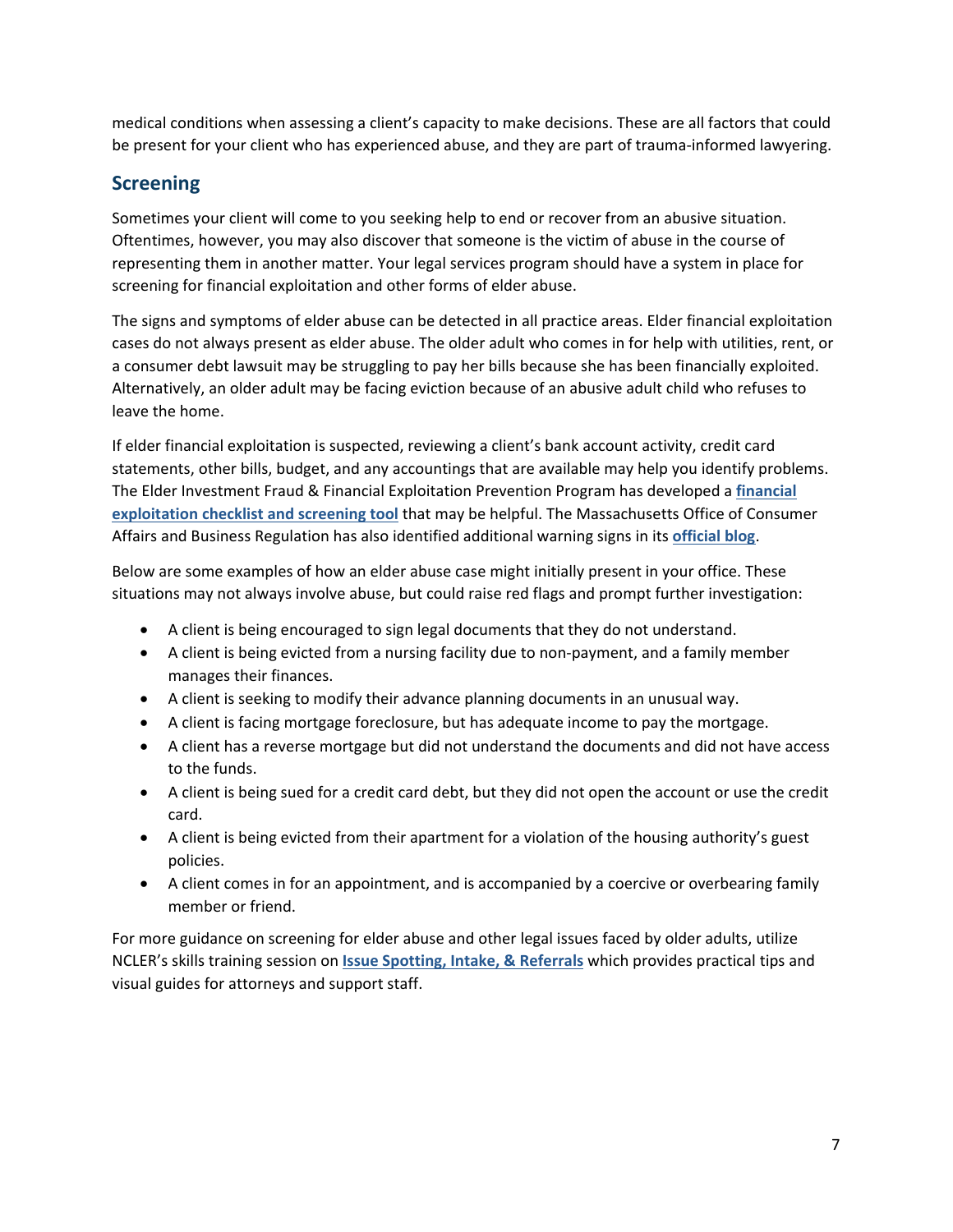# **Legal Strategies**

When exploring the strategies in this section, you should keep in mind that some filing fees may be waived based on indigency. Although some court actions may be available for free (such as a domestic violence injunction or a change of guardian in a pre-existing case), other actions, like removing an unwanted person from the household, often require a filing fee. This is especially important where an exploiter has deprived the elder of funds, or controls access to the funds. In Massachusetts, the state will waive a claimant's court fees if they satisfy the eligibility criteria and file an **[Affidavit of Indigency](https://www.mass.gov/lists/court-forms-for-indigency)**. Further information about eligibility may be found **[here](https://www.mass.gov/service-details/eligibility-requirements-for-indigency-waiver-of-fees)**.

#### *Immediate Responses for Protection*

There are certain options that you should discuss with your client if they need protection from the perpetrator and immediate help to stop the abuse.

| <b>Your Client</b>                                                               | <b>Potential</b>                                                                              | Why this Action for this                                                                                                                                                                                                                                                                                | <b>Practice Tips &amp; Statutes</b>                                                                                                                                                                                                                                                                                                                                                                                                                                                                                                 |
|----------------------------------------------------------------------------------|-----------------------------------------------------------------------------------------------|---------------------------------------------------------------------------------------------------------------------------------------------------------------------------------------------------------------------------------------------------------------------------------------------------------|-------------------------------------------------------------------------------------------------------------------------------------------------------------------------------------------------------------------------------------------------------------------------------------------------------------------------------------------------------------------------------------------------------------------------------------------------------------------------------------------------------------------------------------|
| Wants                                                                            | <b>Steps to Take</b>                                                                          | <b>Situation?</b>                                                                                                                                                                                                                                                                                       |                                                                                                                                                                                                                                                                                                                                                                                                                                                                                                                                     |
| To stop the<br>perpetrator from<br>contacting them<br>or coming to<br>their home | <b>Motion for</b><br>Restraining<br>Order,<br>Protective<br>Orders, or Order<br>of Protection | Protective orders, restraining orders,<br>or stay away orders are civil orders<br>from the court telling the perpetrator<br>not to contact your client, approach<br>them, or harm them again. While the<br>order is civil, if the perpetrator<br>violates it, they could face criminal<br>consequences. | In Massachusetts, courts may issue a wide<br>variety of protective orders when the<br>perpetrator is a relative or a current or former<br>household member. Among other measures,<br>they may order the perpetrator to refrain<br>from abusing your client, prohibit them from<br>contacting your client entirely, order them to<br>vacate and stay away from your client's<br>household and workplace, or order them to<br>compensate your client for any losses suffered<br>as a direct result of the abuse. M.G.L. c.209A<br>§3. |
|                                                                                  |                                                                                               |                                                                                                                                                                                                                                                                                                         | A person must first establish that abuse has<br>occurred, which is defined under state law as:<br>"(a) attempting to cause or causing physical<br>harm; (b) placing another in fear of imminent<br>serious physical harm; [or] (c) causing another<br>to engage involuntarily in sexual relations by<br>force, threat or duress." M.G.L. c.209A §1.                                                                                                                                                                                 |
|                                                                                  |                                                                                               |                                                                                                                                                                                                                                                                                                         | The necessary court forms for filing for a<br>restraining order in Massachusetts may be<br>found here.                                                                                                                                                                                                                                                                                                                                                                                                                              |
| To get the<br>perpetrator out<br>of their home                                   | <b>Eviction or</b><br>Ejectment                                                               | If the perpetrator currently lives with<br>your client, it may be necessary for<br>you to help your client legally eject<br>the perpetrator.                                                                                                                                                            | In Massachusetts, the most efficient way to<br>eject the abuser from the victim's home is<br>through a 209A protective order, otherwise<br>simply known as a restraining order. M.G.L.<br>c.209A §3. This is the same order described in<br>the above section. Massachusetts courts may<br>order the abuser to stay away from the home                                                                                                                                                                                              |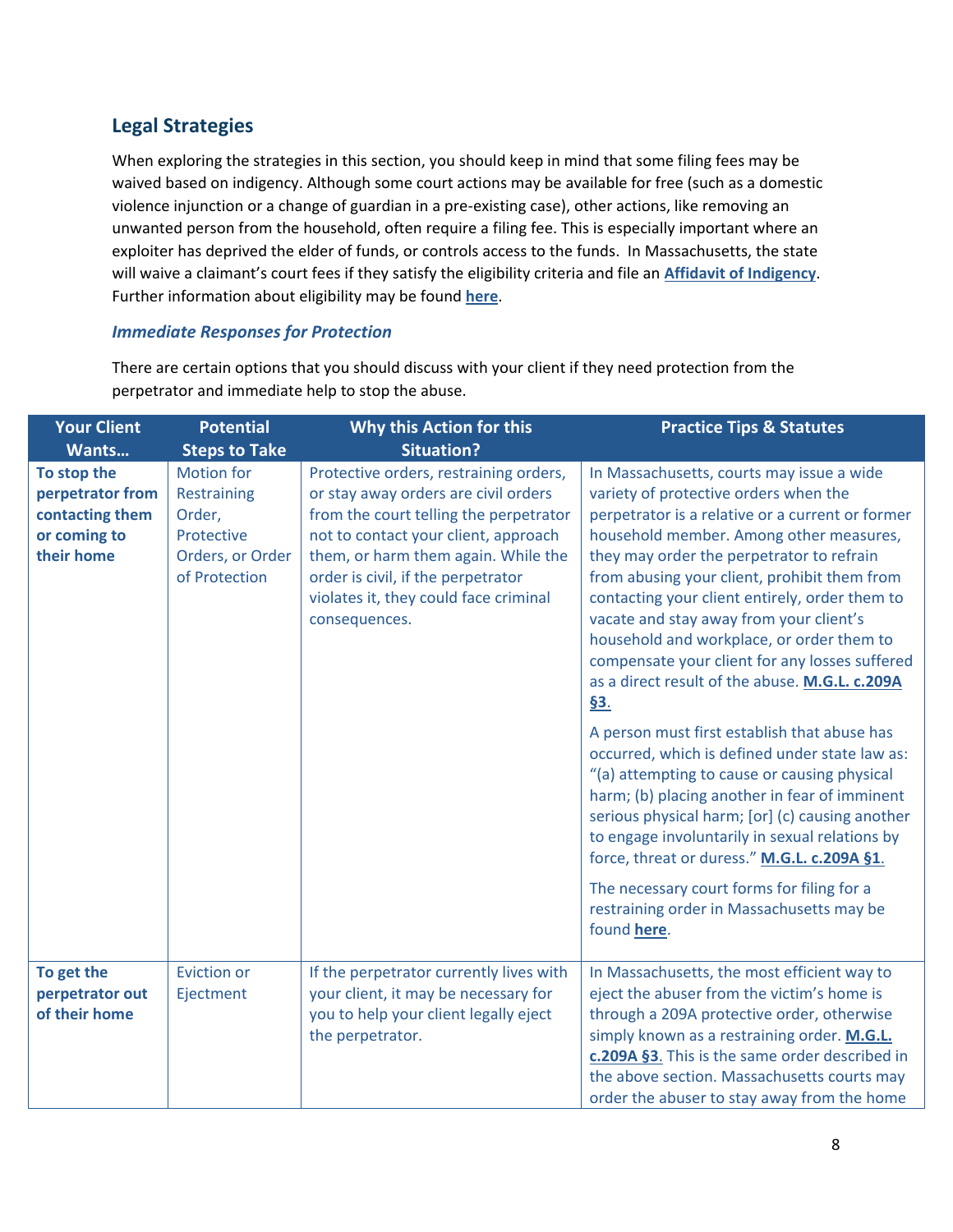|                                                                 |                                  | Some perpetrators may not qualify as<br>tenants or have the protection of<br>being a tenant, and could be<br>considered house guests. Such a<br>person may be removed with the<br>assistance of law enforcement.                                                                            | for a period of time, formally move out of the<br>home, surrender all keys to the living unit, and<br>any other reasonable measures that would<br>allow the victim to feel safe.<br>If the abuser does not own the living space,<br>you may pursue an eviction action. The<br>process varies by situation, depending on<br>several factors such as the kind of tenancy the<br>abuser has in the home. Further general<br>guidance about eviction may be found here.<br><b>Practice Tip:</b><br>If your client is in immediate danger by staying<br>in the home, you should look at shelter<br>options, including any elder shelter networks<br>in your area. The Massachusetts Shelter and<br>Housing Alliance has written a helpful guide,<br><b>Resources for Older Homeless and Low-</b><br><b>Income Adults</b> , which includes resources and<br>other useful information.<br>If your client does not want to seek immediate<br>court relief, for example against a family<br>member, a certified letter from an attorney<br>demanding that the person vacate the<br>premises and stop any act of financial<br>exploitation, with a specified move out date,<br>can provide relief in some situations. |
|-----------------------------------------------------------------|----------------------------------|---------------------------------------------------------------------------------------------------------------------------------------------------------------------------------------------------------------------------------------------------------------------------------------------|-------------------------------------------------------------------------------------------------------------------------------------------------------------------------------------------------------------------------------------------------------------------------------------------------------------------------------------------------------------------------------------------------------------------------------------------------------------------------------------------------------------------------------------------------------------------------------------------------------------------------------------------------------------------------------------------------------------------------------------------------------------------------------------------------------------------------------------------------------------------------------------------------------------------------------------------------------------------------------------------------------------------------------------------------------------------------------------------------------------------------------------------------------------------------------------------------------------|
| To stop money<br>from being taken<br>from their bank<br>account | <b>Freeze of Bank</b><br>Account | If the perpetrator has access to your<br>client's bank account or has been<br>utilizing your client's checks or debit<br>card, you may want to help your<br>client take steps to freeze their<br>account from any further<br>withdrawals and possibly advise<br>them to open a new account. | If the perpetrator and victim are married and<br>have a joint bank account, and if the victim<br>files for a <b>Divorce</b> or a <b>Complaint for Separate</b><br>Support, the Massachusetts Probate and<br>Family Court will temporarily freeze the<br>couple's accounts through an "automatic<br>restraining order." This prevents either<br>person from spending money out of their<br>accounts for anything other than "reasonable<br>expenses of living" like food and rent, and<br>prevents either spouse from taking out a loan<br>that the other will need to repay.<br>For individual accounts, only the person<br>whose name is formally on the account can<br>access the funds through the bank. Your client<br>should also be able to ask the bank to cancel                                                                                                                                                                                                                                                                                                                                                                                                                                    |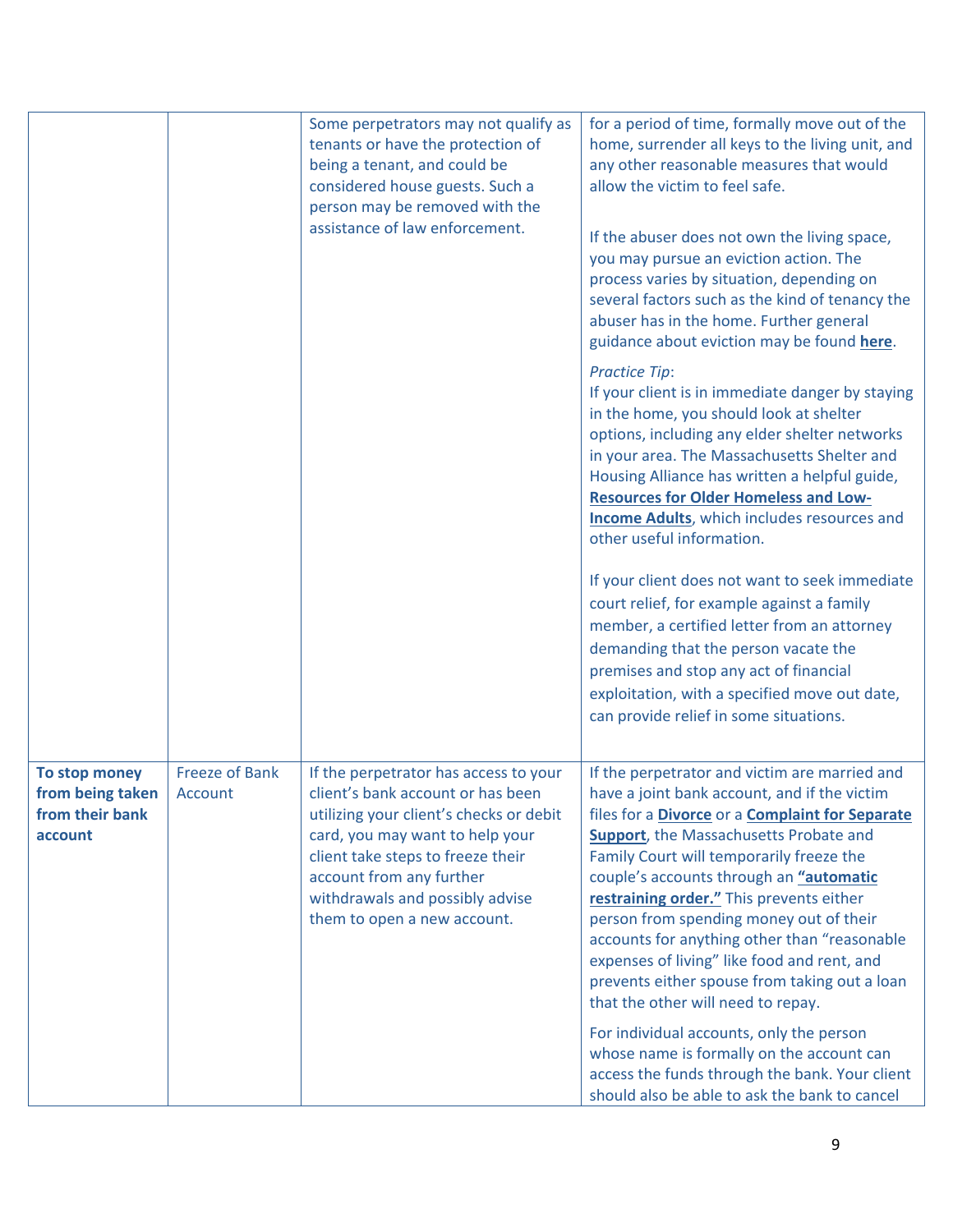|                                                                                                                                            |            |                                                                                                                                                                                                                                                                                                                                                                                                              | or place a hold on their account to prevent<br>further activity. Protective Services can also<br>freeze a bank account after obtaining a<br>protective order.<br><b>Practice Tip:</b><br>Your client may have automatic deposit of<br>their Social Security, pension and other<br>income in their current account. You will want<br>to help them with arrangements to change the<br>account information on the direct deposits.                                                                                                                                                                                                                                                                        |
|--------------------------------------------------------------------------------------------------------------------------------------------|------------|--------------------------------------------------------------------------------------------------------------------------------------------------------------------------------------------------------------------------------------------------------------------------------------------------------------------------------------------------------------------------------------------------------------|--------------------------------------------------------------------------------------------------------------------------------------------------------------------------------------------------------------------------------------------------------------------------------------------------------------------------------------------------------------------------------------------------------------------------------------------------------------------------------------------------------------------------------------------------------------------------------------------------------------------------------------------------------------------------------------------------------|
| To stop their<br>agent from<br>misusing a<br>power of<br>attorney (POA)<br>document or not<br>fulfilling their<br>fiduciary<br>obligations | Revocation | Revoking a POA document can be a<br>helpful first step toward stopping the<br>perpetrator from continuing to<br>exploit your client while using the<br>document.<br>Legal capacity is required to exercise<br>this option. Also, consideration must<br>be given to the client's ability to<br>handle their own finances and other<br>options/potential agents who can<br>step in to replace the perpetrator. | General guidance for POA drafting &<br>revocation can be found at mass.gov.<br>To revoke a power of attorney, your client<br>should notify the attorney-in-fact in writing<br>that the power has been revoked, then<br>request that the attorney-in-fact return any<br>copies of the POA document. You or the client<br>should also send written notification to any<br>financial institution or person that may have<br>received a copy of the document, telling them<br>that the POA has been revoked.<br><b>Practice Tip:</b><br>Be sure to send the revocation and any new<br>POA documents to the banks and other<br>financial institutions that may have a copy of<br>the previous POA document. |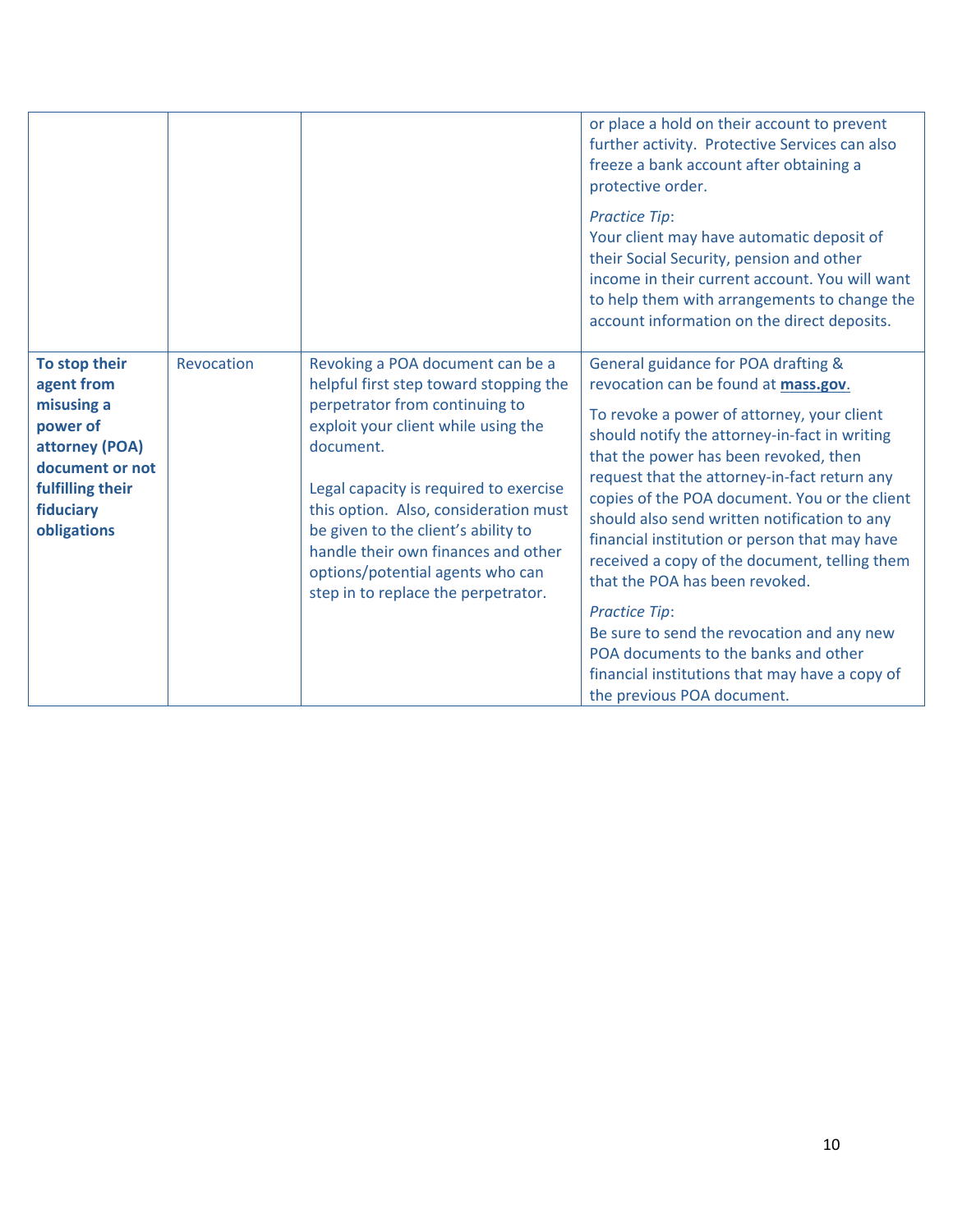| To change their<br>guardian | <b>Termination or</b><br>Change of | If your client has a guardian who is<br>guilty of misconduct, such as | General guidance for termination of<br>guardianship can be found here.                     |
|-----------------------------|------------------------------------|-----------------------------------------------------------------------|--------------------------------------------------------------------------------------------|
| because the                 | Guardianship                       | committing elder abuse, the court                                     |                                                                                            |
| current guardian            |                                    | has the discretion to remove the                                      |                                                                                            |
| is misusing funds           |                                    | guardian and appoint a new                                            | A guardianship can change for 2 reasons:                                                   |
| or taking their             |                                    | guardian.                                                             | The court approves the guardian's<br>$\bullet$                                             |
| property                    |                                    |                                                                       | request to resign.                                                                         |
|                             |                                    |                                                                       | The guardian is removed by the court.<br>$\bullet$                                         |
|                             |                                    |                                                                       | A guardianship can end for 3 reasons:                                                      |
|                             |                                    |                                                                       | The guardian dies.                                                                         |
|                             |                                    |                                                                       | The incapacitated person dies.<br>$\bullet$                                                |
|                             |                                    |                                                                       | It is determined that the incapacitated<br>$\bullet$<br>person is no longer incapacitated. |
|                             |                                    |                                                                       | The form for the petition of the removal of a<br>guardian can be found here.               |
|                             |                                    |                                                                       | <b>Practice Tip:</b>                                                                       |
|                             |                                    |                                                                       | Review the ABA's PRACTICAL Tool for Lawyers                                                |
|                             |                                    |                                                                       | for assistance in determining whether your                                                 |
|                             |                                    |                                                                       | client should be considered for less restrictive                                           |
|                             |                                    |                                                                       | options than guardianship.                                                                 |

## *Civil Legal Strategies for Redress*

After taking care of your client's immediate needs, you will want to discuss options for possible recovery of funds, termination of fraudulent agreements, and more. Using the remedies outlined below, you can assist your client by filing a complaint for restitution, compensatory damages, or punitive damages. Abuse committed using a Power of Attorney or other fiduciary appointment can have real legal consequences. Many of the civil legal remedies available to your client are based on the perpetrator's breach of their fiduciary responsibility.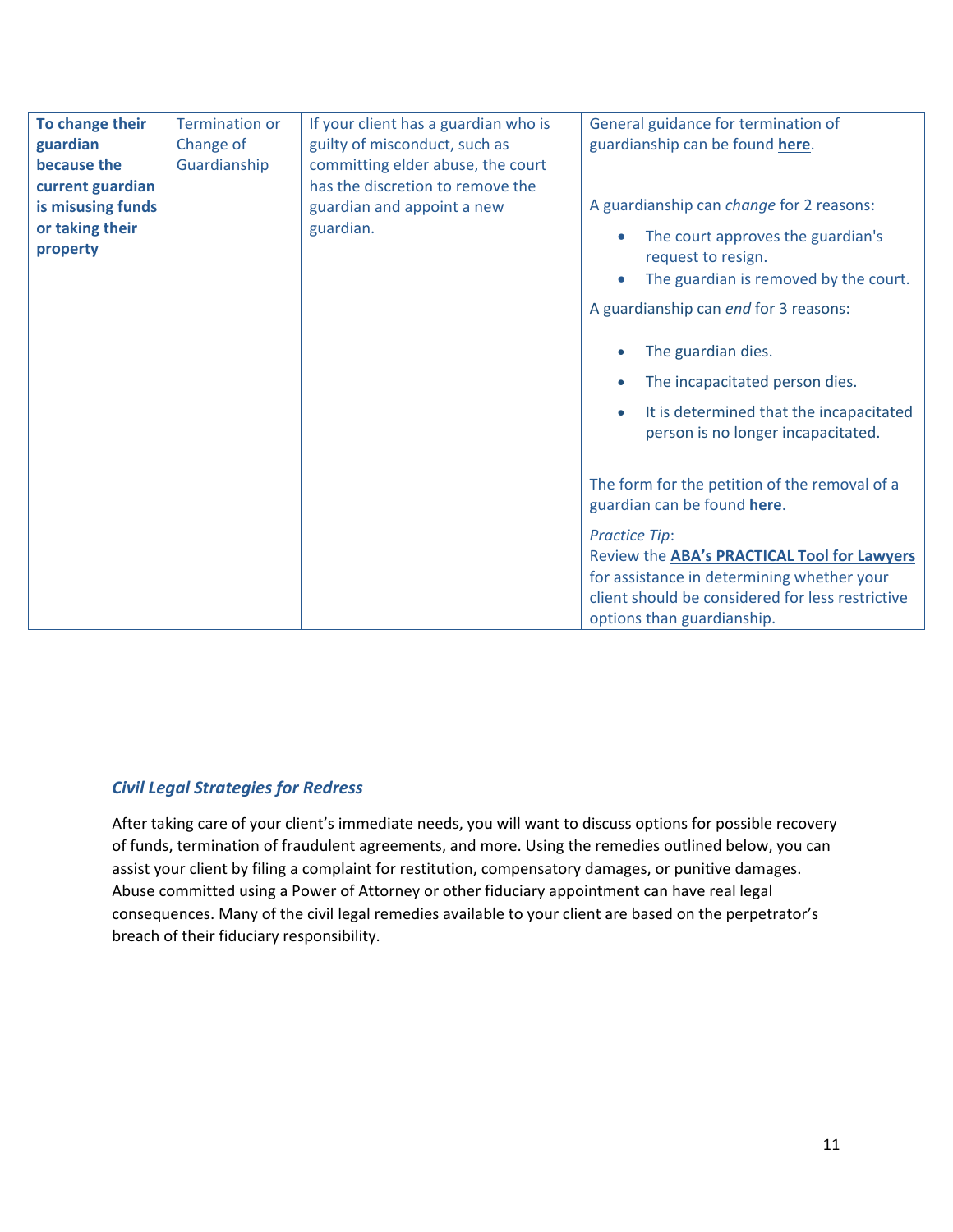| You need a legal                                                                                                                                               | <b>Consider</b>                                                             | Why?                                                                                                                                                                                                                                                                                                                                                                | <b>Statutes &amp; Practice Tips</b>                                                                                                                                                                                                                                                                                                                                                                                                                                                                                                                                                                                                                                                              |
|----------------------------------------------------------------------------------------------------------------------------------------------------------------|-----------------------------------------------------------------------------|---------------------------------------------------------------------------------------------------------------------------------------------------------------------------------------------------------------------------------------------------------------------------------------------------------------------------------------------------------------------|--------------------------------------------------------------------------------------------------------------------------------------------------------------------------------------------------------------------------------------------------------------------------------------------------------------------------------------------------------------------------------------------------------------------------------------------------------------------------------------------------------------------------------------------------------------------------------------------------------------------------------------------------------------------------------------------------|
| remedy to                                                                                                                                                      |                                                                             |                                                                                                                                                                                                                                                                                                                                                                     |                                                                                                                                                                                                                                                                                                                                                                                                                                                                                                                                                                                                                                                                                                  |
| <b>Require the</b><br>perpetrator to<br>account for the<br>funds and property<br>of your client                                                                | Action for an<br>Accounting, or<br><b>Action to Freeze</b><br><b>Assets</b> | If the perpetrator was in a fiduciary<br>relationship with your client, they<br>may be subject to prove that they<br>properly handled the funds and<br>property of your client by supplying<br>records and information.                                                                                                                                             | The judgment in an action for an<br>accounting should adjudicate the account<br>and show the balance due from one party<br>to the other. Nolan, Joseph R., Sartorio,<br>Laurie J., Equitable Remedies, 3d (Vol. 31,<br>Massachusetts Practice Series), § 19 (2018).                                                                                                                                                                                                                                                                                                                                                                                                                              |
| <b>Recover damages</b><br>from a perpetrator<br>who was acting as<br>your client's agent                                                                       | <b>Breach of Fiduciary</b><br>Duty (Tort)                                   | If your client's funds or property<br>were mishandled by their agent<br>(through a POA or other agent<br>relationship), you might have a<br>claim for breach of fiduciary duty.<br>Generally, an agent is required to<br>act in the best interests of the<br>principal. If this breach occurred,<br>your client may be able to recover<br>traditional tort damages. | Should your client succeed in proving a<br>breach of fiduciary duty claim, remedies<br>exist to attempt to make her "whole."<br>Generally speaking, remedies for breach of<br>fiduciary duty are equitable in nature,<br>meaning they are intended to put the<br>person in the position they would have<br>been had the breach not occurred.<br>Remedies for breach may include money<br>damages, injunctive relief, transfer or<br>property or constructive trusts                                                                                                                                                                                                                              |
| <b>Recover damages</b><br>from a perpetrator<br>who was a hired<br>caregiver, the<br>company employing<br>the perpetrator<br>and/or their<br>insurance company | <b>Breach of Contract</b>                                                   | If the perpetrator was hired by or<br>working for your client, the<br>financial exploitation could be<br>characterized as a breach of their<br>contract to perform their work.                                                                                                                                                                                      | A breach of a contract occurs when a party<br>does not fully perform a duty under the<br>contract that is due. Restatement (Second)<br>of Contracts § 235 Effect of Performance as<br>Discharge and of Non-Performance as<br>Breach, Comment (b)                                                                                                                                                                                                                                                                                                                                                                                                                                                 |
| <b>Recover damages</b><br>from the<br>perpetrator where<br>a "theft" occurred.<br>The perpetrator<br>does not have to be<br>an agent or hired<br>caretaker     | <b>Conversion (Tort)</b>                                                    | Generally, conversion is an<br>intentional tort in which one<br>person takes, uses or alters the<br>property of another person without<br>permission. Property can include<br>money, tangible items, and real<br>property. Conversion can<br>sometimes be characterized as the<br>civil version of theft.                                                           | One who intentionally and wrongfully<br>exercises acts of ownership, control or<br>dominion over personal property to which<br>he has no right of possession at the time is<br>liable for the tort of conversion. Spooner v.<br>Manchester, 133 Mass. 270, 274 (1882).<br>Abington National Bank v. Ashwood<br>Homes, Inc., 19 Mass. App. Ct. 503, 507,<br>475 N.E.2d 1230, 1232 (1985). Bleicken v.<br>Stark, 61 Mass. App. Ct. 619, 622 n. 2, 813<br>N.E.2d 572, 576 n. 2 (2004) (citing<br>Abington).<br>Who is liable? The converter is liable for<br>the fair market value of the property at the<br>time of the conversion plus interest from<br>the date of the conversion to the date of |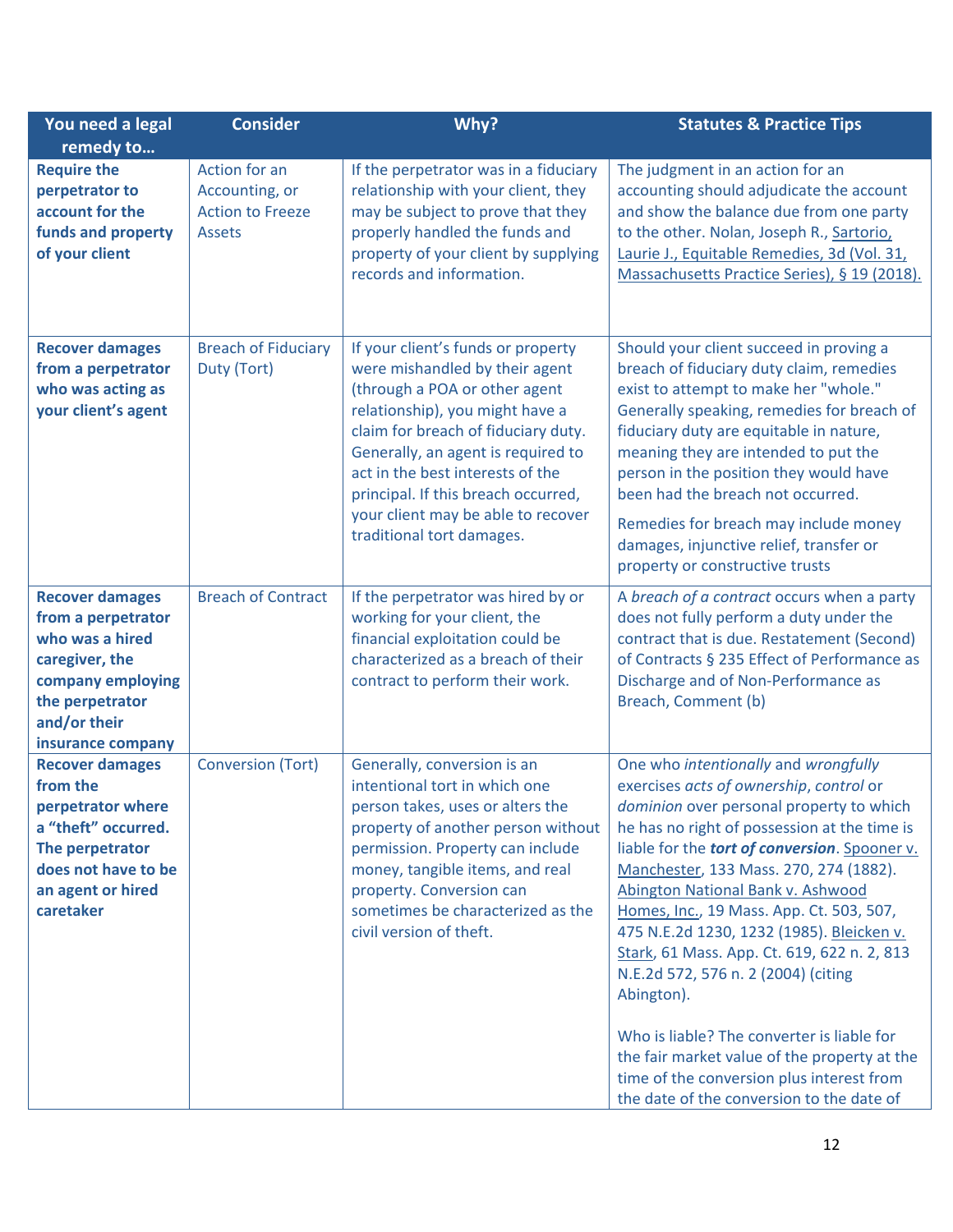|                                                                                                                                                                      |                                                 |                                                                                                                                                                                                                                                                                                                                                                                                                                                                                                                                                                                                                                                                                                                      | judgment. Clapp v. Haynes, 11 Mass. App.<br>Ct. 895, 897, 414 N.E.2d 359, 361 (1980)<br>review denied 383 Mass. 890, 441 N.E.2d<br>1042 (1981), quoting Epstein v. Boston<br>Housing Auth'y, 317 Mass. 297, 299-300,<br>58 N.E.2d 135, 137-138 (1944).                                                                                                                                                                                                                                                           |
|----------------------------------------------------------------------------------------------------------------------------------------------------------------------|-------------------------------------------------|----------------------------------------------------------------------------------------------------------------------------------------------------------------------------------------------------------------------------------------------------------------------------------------------------------------------------------------------------------------------------------------------------------------------------------------------------------------------------------------------------------------------------------------------------------------------------------------------------------------------------------------------------------------------------------------------------------------------|------------------------------------------------------------------------------------------------------------------------------------------------------------------------------------------------------------------------------------------------------------------------------------------------------------------------------------------------------------------------------------------------------------------------------------------------------------------------------------------------------------------|
| <b>Recover damages</b><br>from the<br>perpetrator for<br>using deceitful<br>means to induce<br>your client to<br>transfer property,<br>funds or sign an<br>agreement | Fraud or<br><b>Constructive Fraud</b><br>(Tort) | Proving fraud, while sometimes<br>difficult, can provide options for<br>your client to "undo" certain<br>transfers or agreements as well as<br>possibly recover punitive damages.<br>Generally, it involves the<br>intentional misrepresentation or<br>concealment of a material fact,<br>which the victim relied on to their<br>detriment.                                                                                                                                                                                                                                                                                                                                                                          | <b>Elements of fraud:</b><br>Client "must allege and prove that the<br>defendant (1) made a false representation<br>(2) of a material fact (3) with knowledge of<br>its falsity (4) for the purpose of inducing the<br>plaintiff to act thereon, and that (5) the<br>plaintiff relied upon the representation as<br>true and (6) acted upon it to his damage."<br>(numbers added). Barrett Assoc., Inc. v.<br>Aronson, 346 Mass. 150, 152 (1963).                                                                |
| <b>Reverse</b><br>transactions or<br>agreements that<br>are damaging to<br>your client                                                                               | Rescission/Undue<br>Influence                   | As a remedy for fraud or undue<br>influence, rescission or a reversal<br>can be sought when your client was<br>"induced" into a contract by a<br>misrepresentation or undue<br>influence by the perpetrator, or if<br>the client lacked necessary capacity<br>at the time of the transaction.<br>Massachusetts courts recognize<br>undue influence when a person's<br>free will was destroyed such that<br>the person was compelled to do<br>something they didn't want to do.<br>This could be considered in<br>situations where your client may<br>have added the perpetrator as a<br>joint bank account holder or signed<br>an agreement to transfer funds or<br>property to the perpetrator or<br>another party. | <b>Massachusetts definition:</b><br>Neill v. Brackett, 234 Mass. 367, 369<br>(1920).<br>Elements of undue influence:<br>Elder must "prove that (1) an unnatural<br>disposition was made (2) by a person<br>susceptible to undue influence to the<br>advantage of someone (3) with an<br>opportunity to exercise undue influence<br>and (4) who in fact has used that<br>opportunity to procure the contested<br>disposition through improper means."<br>Howe v. Palmer, 80 Mass. App. Ct. 736,<br>740-41 (2011). |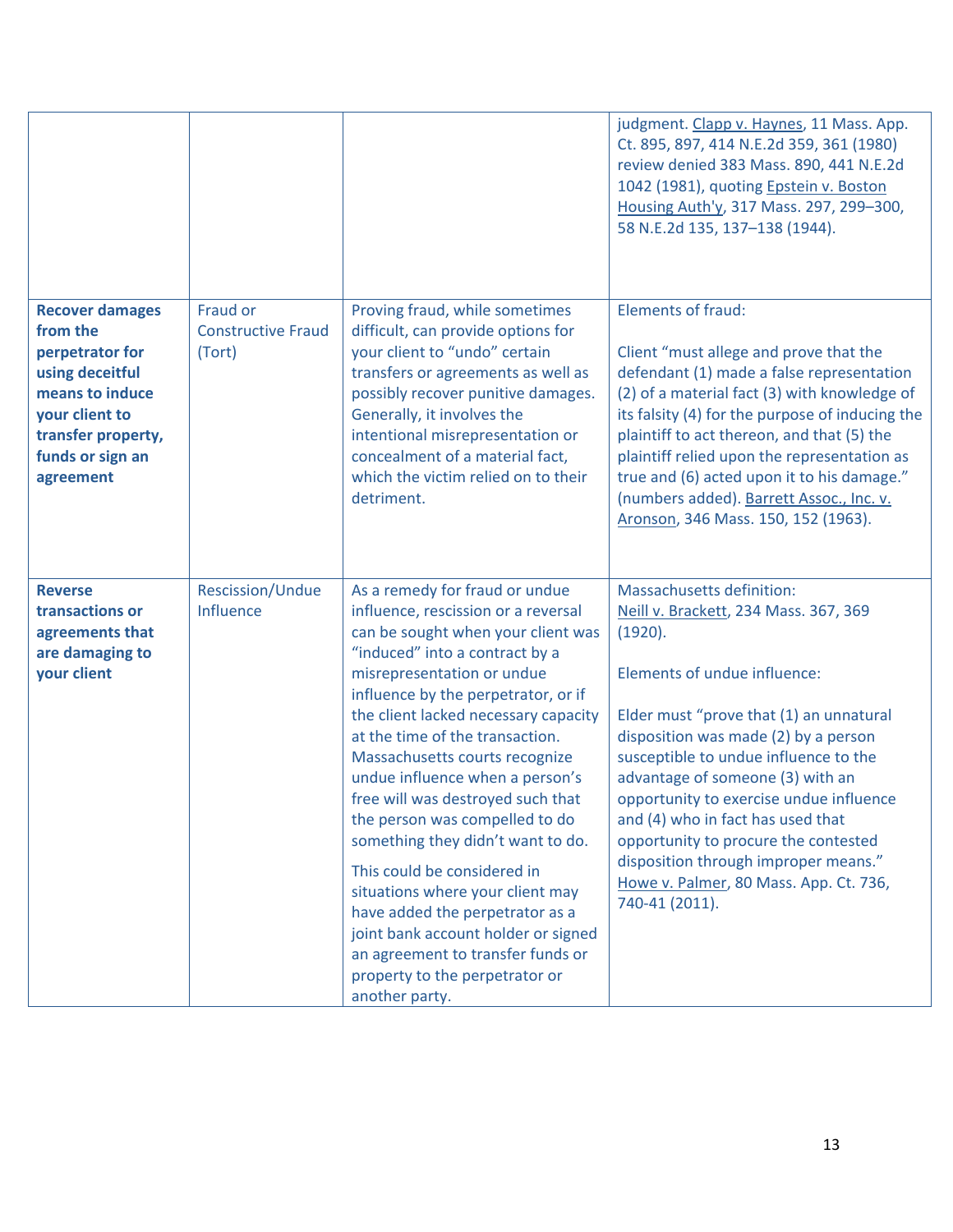| <b>Seek compensation</b><br>for lost funds | <b>File for</b><br>compensation | Most of these programs have a<br>very short time frame during which | Crime victims in Massachusetts who have<br>suffered financial loss should contact the                                         |
|--------------------------------------------|---------------------------------|---------------------------------------------------------------------|-------------------------------------------------------------------------------------------------------------------------------|
|                                            | funds through                   | a victim can file for compensation                                  | Victim Compensation Division of the                                                                                           |
|                                            | Victims'                        | and a police report must have been                                  | Attorney General's Office. Through the                                                                                        |
|                                            | <b>Compensation</b>             | filed in a timely manner.                                           | Victim-Witness Fund, the Victim                                                                                               |
|                                            | <b>Assistance</b>               |                                                                     | <b>Compensation Division can provide victims</b>                                                                              |
|                                            | <b>Programs</b>                 |                                                                     | of crime with up to \$25,000 per crime.                                                                                       |
|                                            |                                 |                                                                     | To contact the Attorney General's office,<br>call 617-727-2200.                                                               |
|                                            |                                 |                                                                     | Attorneys and clients who are deaf, hard of<br>hearing, or speech-impaired can use the AG<br>office's TTY line: 617-727-4765. |

# **Tools for Addressing Stranger Financial Exploitation & Scams**

Scams and fraudulent practices aimed at older adults include a wide range of illegal behavior from imposter scams to mortgage fraud. Scammers use deceptions, misrepresentation, and threats to convince older adults to send money or provide personal or financial information. **[Common frauds and](https://www.consumer.ftc.gov/features/scam-alerts)  [scams](https://www.consumer.ftc.gov/features/scam-alerts)** aimed at older adults include: imposter scams, identity theft, home improvement and mortgagerelated scams, and fraudulent marketing practices.

If your client has been targeted by a scam, it is important to take immediate action to stop the scam and further depletion of income and assets. A NCLER Chapter Summary, **[Legal Basics: Protecting Older](https://ncler.acl.gov/pdf/Legal%20Basics-%20Protecting%20Older%20Adults%20Against%20Scams.pdf)  [Adults against Scams](https://ncler.acl.gov/pdf/Legal%20Basics-%20Protecting%20Older%20Adults%20Against%20Scams.pdf)**, details the actions an advocate can take when responding to identity theft, along with unauthorized credit and debit card use. Identitytheft.gov, the Consumer Financial Protection Bureau and the Department of Justice, as well as the Massachusetts Executive Office of Elder Affairs and the Massachusetts Attorney General's offices, offer information on the **[scams targeting older adults.](https://www.mass.gov/guides/a-consumer-guide-to-scams)** and **[steps for recovering from identity theft.](https://www.consumer.ftc.gov/topics/identity-theft)** Civil legal aid attorneys can play a role in helping their clients avoid future exploitation, reducing solicitations, and empowering them to move forward.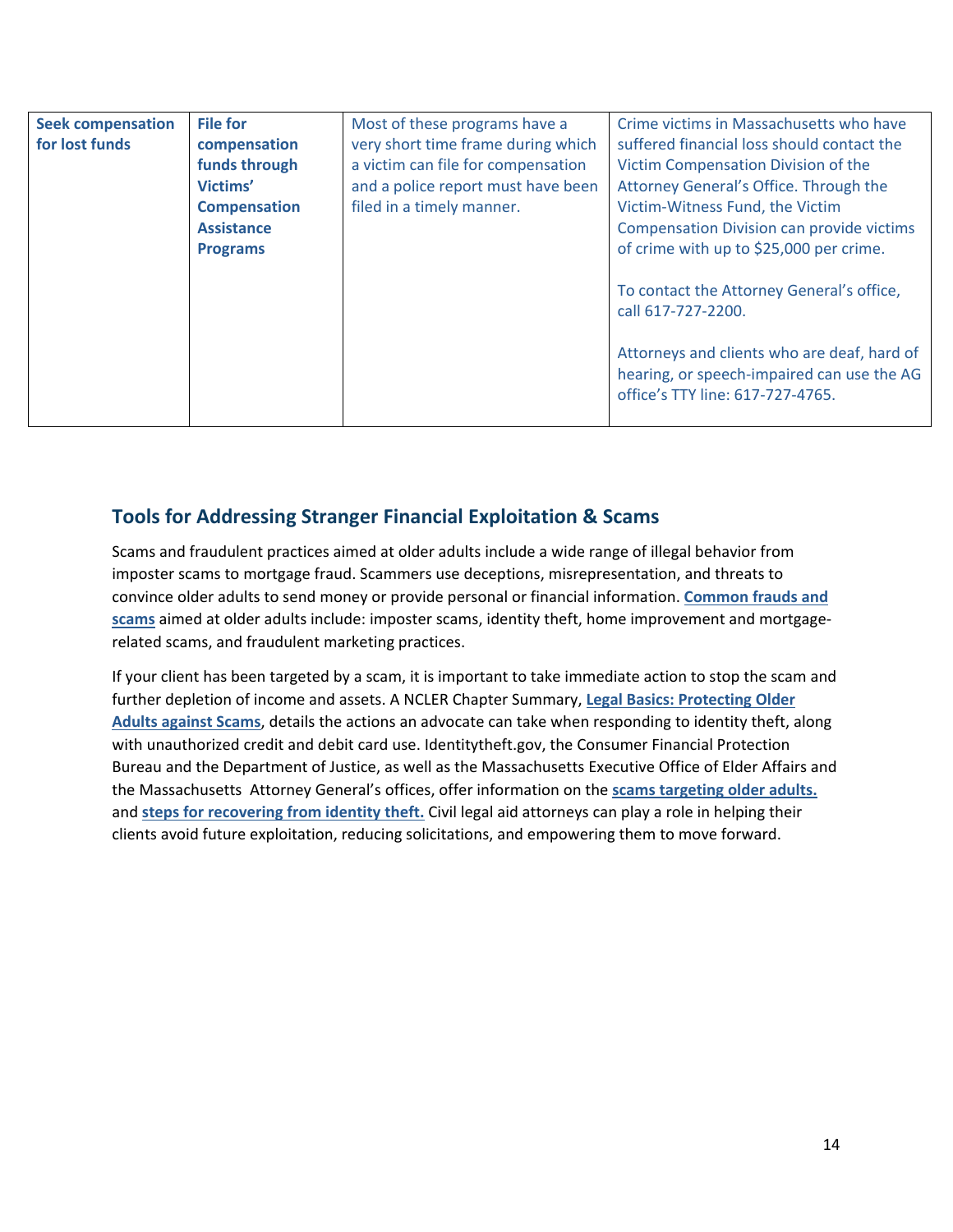# **Coordination with Prosecutors & Criminal Proceedings**

In March 2016, the Department of Justice **[announced](https://www.justice.gov/opa/pr/department-justice-launches-10-regional-elder-justice-task-forces)** the launch of 10 regional Elder Justice Task Forces. These Task Forces provide coordination among state and local agencies, organizations, and law enforcement that are combating elder abuse. Additionally, the Task Forces can evaluate complaints, investigate scams, and provide training. Although the **[Elder Abuse Prevention and Prosecution Act](https://www.congress.gov/115/bills/s178/BILLS-115s178enr.pdf)** of 2017 now requires the creation of an Elder Justice Task Force in every federal district in the country, the original 10 Task Forces remain the only Task Forces listed on the DOJ website as of June 2018. Eventually, each federal district will have its own Elder Justice Task Force, with an Assistant US Attorney serving as Elder Justice Coordinator. A list of the original 10 Elder Justice Task Forces can be found **[here](https://www.justice.gov/elderjustice/task-forces)**. The closest of these task forces to Massachusetts is in the Eastern District of Pennsylvania.

If the prosecutor's office is pursuing criminal charges against the perpetrator, you will want to coordinate your civil case strategy to ensure that you are strategically bringing your civil case at the appropriate time and that you are not acting at cross purposes with the prosecution or failing to file within the statute of limitations for civil actions while a criminal action is being pursued. Coordination with the prosecutor can be coordinated through a multidisciplinary team. If there is a criminal conviction, the court may be able to enter an order for restitution.

# **Associated Legal Issues**

Elder financial exploitation is often associated with a broad range of legal problems. Civil legal aid attorneys can help clients address not only the abuse, but also the other legal problems it has created. The next section provides examples of the issues you may be able to address for your clients.

## *Medicaid Denials*

When someone applies for MassHealth to pay for long-term care, they need to provide financial records to prove their income and assets, and to show that they haven't transferred funds or property without getting fair market value for them. When someone has been financially exploited, they may have problems qualifying for MassHealth or maintaining their MassHealth eligibility. Issues that your client may face include:

- Being denied eligibility because of missing bank records or financial information;
- Having to delay eligibility during a "penalty period" based on perceived "gifts;"
- Receiving an eviction or involuntary discharge from a nursing home or hospital due to nonpayment;
- Needing to apply for a "hardship waiver" to explain why funds are missing; and
- Needing to have a fraudulent deed transfer reversed and designated as never having occurred;

Legal services attorneys can play a critical role in ensuring that victims of elder financial exploitation can access MassHealth long-term care benefits by advocating on their behalf, helping construct the information needed to show that financial exploitation has caused the issue, and drafting hardship waivers. If you are assisting a client with issues with financial exploitation, you should consider how the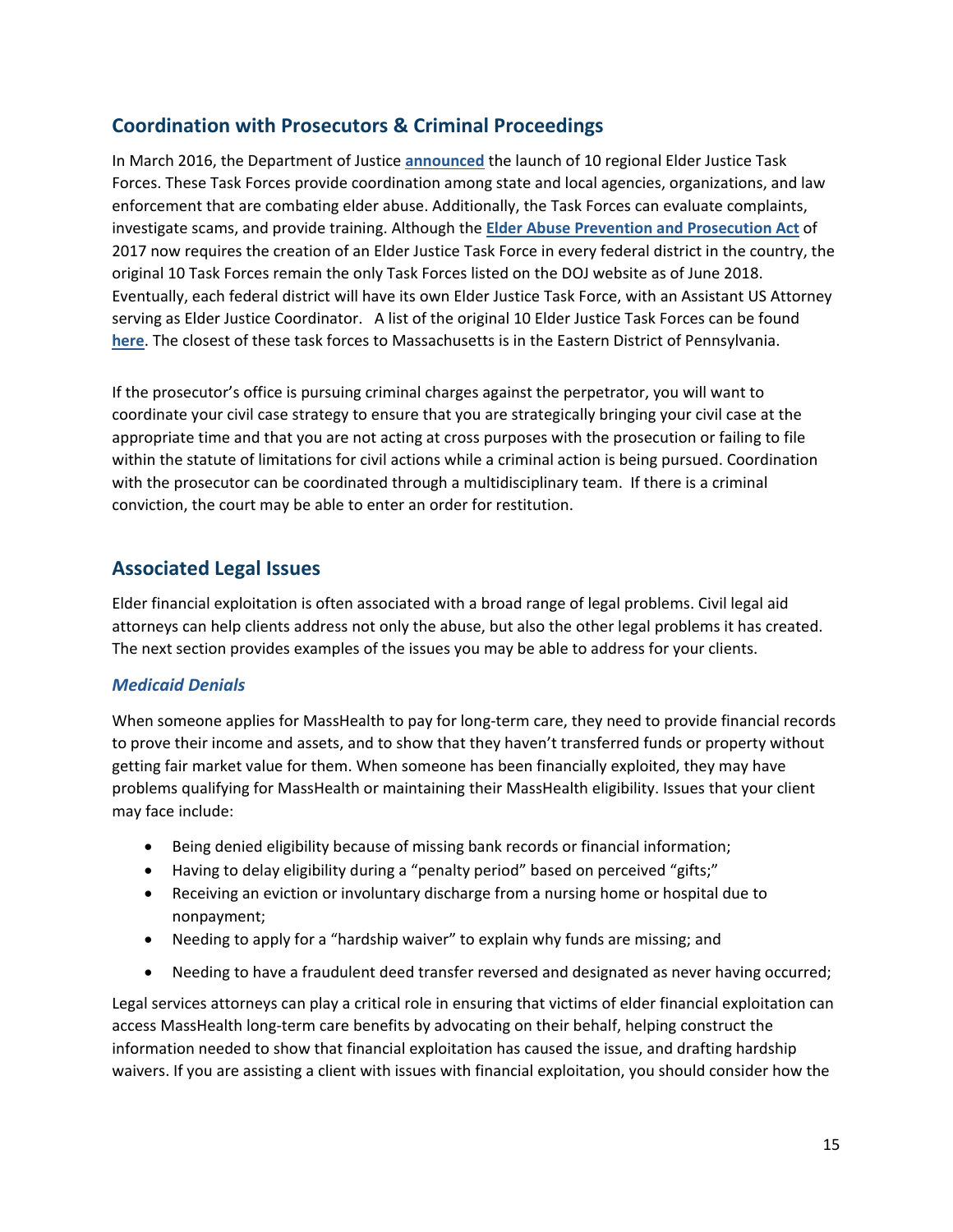exploitation may impact your client's future MassHealth eligibility, and alert your clients to this possibility. For more information and tips on handling these cases, the NCLER offers a **[guide](https://ncler.acl.gov/pdf/Elder-Financial-Abuse-and-Medicaid-Denials.pdf)**.

Information on appealing MassHealth denials in Massachusetts can be found **[here](https://www.mass.gov/how-to/how-to-appeal-a-masshealth-decision)** and **[here](https://www.mass.gov/files/documents/2017/12/21/130-cmr-610-000.pdf)**.

#### *Federal Tax Consequences*

Your client may be facing federal tax consequences if the financial exploitation included the early withdrawal of funds from their IRA. If your office provides federal tax assistance, you may want to connect your client to those services or to an outside tax professional. For clients who meet the eligibility guidelines, you can refer them to a **[volunteer assistance program](https://www.irs.gov/taxtopics/tc101)**, such as the **[Volunteer](https://www.irs.gov/individuals/free-tax-return-preparation-for-you-by-volunteers)  [Income Tax Assistance program](https://www.irs.gov/individuals/free-tax-return-preparation-for-you-by-volunteers)** (VITA), **[Low Income Tax Clinics](https://www.irs.gov/advocate/low-income-taxpayer-clinics/low-income-taxpayer-clinic-income-eligibility-guidelines)** (LITCs), or **[Tax Counseling for the](https://www.irs.gov/individuals/tax-counseling-for-the-elderly)  [Elderly](https://www.irs.gov/individuals/tax-counseling-for-the-elderly)** (TCE).

| Program                                          | <b>Acronym</b> | <b>Eligibility</b>                                                                                                     | <b>Cost</b>         | <b>Services</b>                                                                                                                                                                                                                            |
|--------------------------------------------------|----------------|------------------------------------------------------------------------------------------------------------------------|---------------------|--------------------------------------------------------------------------------------------------------------------------------------------------------------------------------------------------------------------------------------------|
| <b>Volunteer Income Tax</b><br><b>Assistance</b> | <b>VITA</b>    | Income $<$ \$54,000<br>Persons w/disabilities<br><b>Limited English</b><br>profiency                                   | Free                | Basic income tax return preparation                                                                                                                                                                                                        |
| <b>Tax Counseling for the Elderly</b>            | <b>TCE</b>     | Age 60+                                                                                                                | Free                | Specializes in pensions and retirement-<br>related issues                                                                                                                                                                                  |
| <b>Low Income Tax Clinics</b>                    | <b>LITCs</b>   | Income < 250% of the<br><b>Federal Poverty Line</b><br>(FPL)<br>People for whom<br>English is their second<br>language | Free or<br>Low Cost | Assistance in resolving tax disputes<br>with the IRS (e.g. audits, appeals,<br>collection matters, federal tax<br>litigation)<br>Tax return preparation (if necessary to<br>resolve the dispute)<br>Education and outreach to ESL speakers |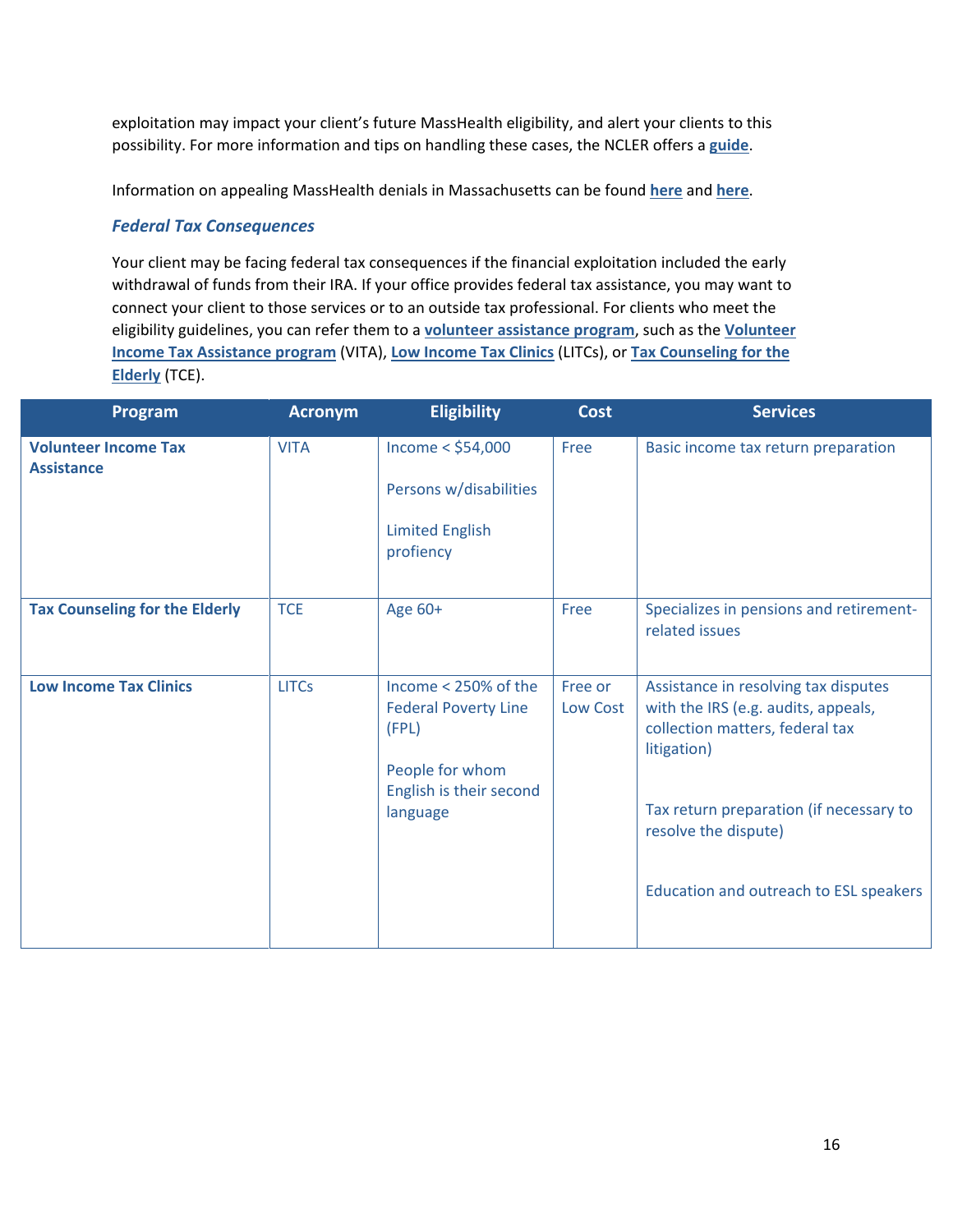#### *VITA and TCE in Massachusetts*

There are four providers of VITA and TCE in the state of Massachusetts, all of which are in the Greater Boston area and are listed below. Please note: these providers may only offer services during certain months of the year.

Taxpayers requiring assistance in Russian and Portuguese might also explore options in Rhode Island, as Rhode Island has two providers that serve Portuguese speakers and one that serves Russian speakers.

| <b>Provider</b>                              | <b>Address</b>                            | <b>Phone Number</b> | <b>Languages</b>          |
|----------------------------------------------|-------------------------------------------|---------------------|---------------------------|
| <b>CEOC VITA</b>                             | 11 Inman St<br>Cambridge, MA 02139        | 617-868-2900        | English, Spanish          |
| <b>Trustman Family Learning Center</b>       | 341R Saint Paul St<br>Brookline, MA 02446 | 855-687-7345        | English, Spanish, Chinese |
| <b>Brookline HA Family Center</b>            | 22 High St<br>Brookline, MA 02445         | 855-687-7345        | English, Spanish, Chinese |
| <b>Brighton Branch/Boston Public Library</b> | 40 Academy Hill Rd<br>Brighton, MA 02135  | 855-687-7345        | English, Spanish, Chinese |

#### *LITCs in Massachusetts*

Massachusetts has four LITCs, each of which is listed below. Only one of the clinics is located in Western Massachusetts.

| <b>Provider</b>                                                           | <b>City</b>       | <b>Phone Number</b> | <b>Languages</b>                                                         |
|---------------------------------------------------------------------------|-------------------|---------------------|--------------------------------------------------------------------------|
| <b>Bentley University Multi-lingual</b><br><b>Tax Information Program</b> | Waltham, MA       | 800-273-9494        | English, Spanish, Portuguese, Russian,<br><b>Chinese, Haitian Creole</b> |
|                                                                           |                   | 781-891-2083        |                                                                          |
| <b>Legal Services Center of Harvard</b><br><b>Law School LITC</b>         | Jamaica Plain, MA | 866-738-8081        | English, Spanish                                                         |
|                                                                           |                   | 617-522-3003        |                                                                          |
| <b>Springfield Partners LITC</b>                                          | Springfield, MA   | 413-263-6500        | English, Spanish, Vietnamese                                             |
| <b>Greater Boston Legal Services</b><br><b>LITC</b>                       | Boston, MA        | 800-323-3205        | All languages through interpreter services                               |
|                                                                           |                   | 617-371-1234        |                                                                          |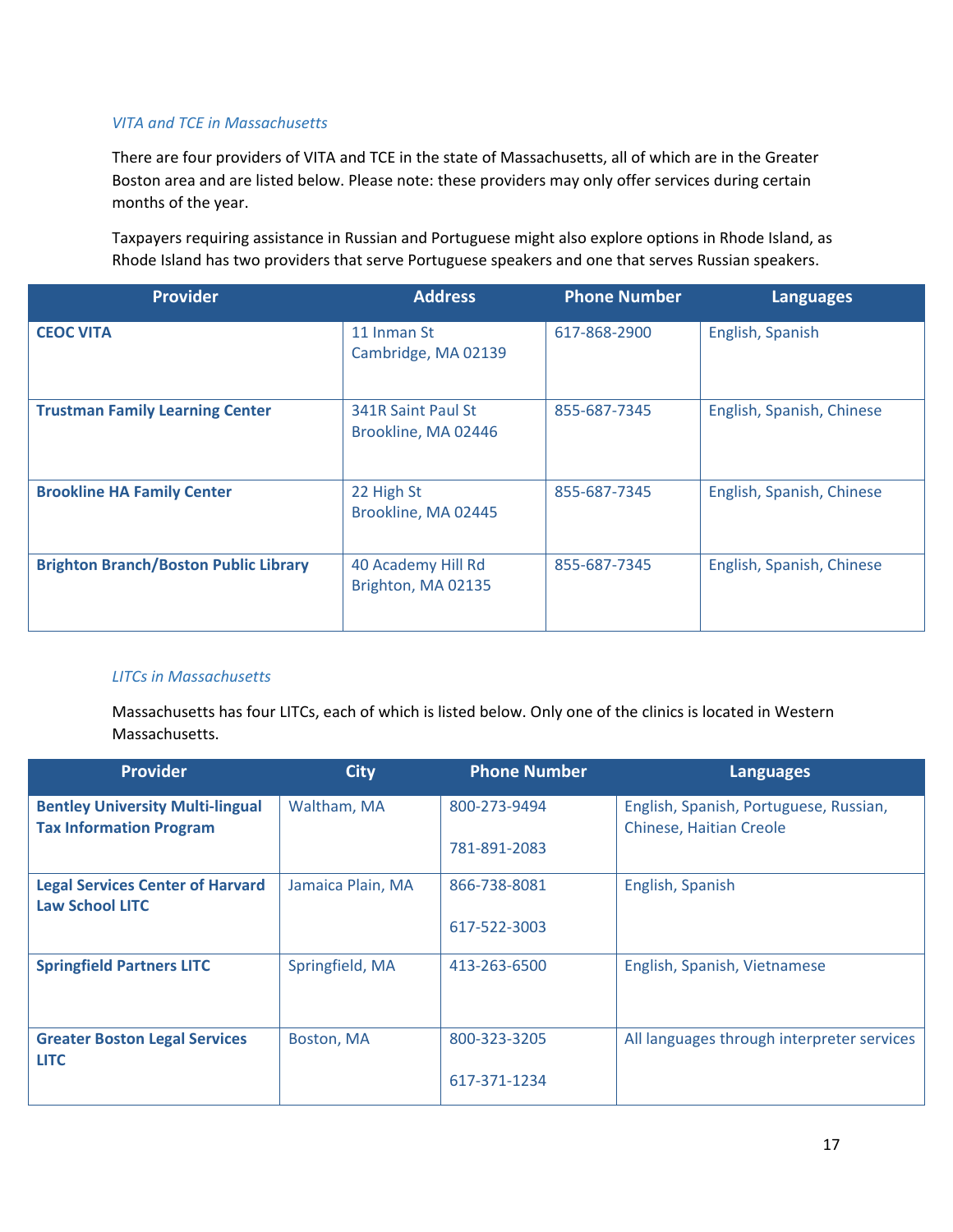#### *Consumer*

If the financial exploitation experienced by your client included the unauthorized use of their credit cards or accounts unknowingly opened in their name, your client may be left with credit card bills that they cannot pay. Working with the fraud department of the credit or banking institution may help your client—it is important that you or your client reach out to the financial institutions as soon as possible. Many will have defined windows of time in which the fraud must be reported. For more information about the steps your client will need to take, use identitytheft.gov. Consumer Financial Protection Bureau (CFPB) resources, such as sample **[letters](https://www.consumerfinance.gov/consumer-tools/credit-reports-and-scores/sample-letters-dispute-credit-report-information/)**, are also available on their website. Additional resources are available through you're the Massachusetts Attorney General and the Department of Justice.

If your client is facing consumer credit lawsuits or existing credit judgments, you will want to determine whether your client can assert any defenses to the credit card lawsuit, such as fraud. You can also evaluate whether your client is "collection-proof," meaning their income and/or homestead, for example, is beyond the reach of creditors. If judgments have already been entered, determine whether the judgement can be vacated or if the case can be re-opened. In Massachusetts, **MRCP Rule 60** determines when a judgment can be vacated. To access the Massachusetts form for vacating judgment, click **[here](https://www.mass.gov/files/documents/2016/08/rw/generalpurposemotion.pdf)**.

You may consider referring your client to **[Greater Boston Legal Services](https://www.gbls.org/)**, as they handle some of these types of consumer cases.

# **Collaboration with Community Partners & Enhanced Multi-Disciplinary Teams**

Collaboration with aging services providers, community partners, and the justice system is an important component of your effective representation of your client. It is important that you are aware of the programs and organizations that are available to help your client with their non-legal concerns. You should connect your client to supportive services when needed, including nutrition services, counseling, safety planning, and shelter options.

#### *Adult Protective Services*

Adult Protective Services (APS) is a social services program serving older adults and adults with disabilities who need assistance because of abuse, neglect, self-neglect, or financial exploitation. APS receives and responds to reports of adult maltreatment and works closely with clients and allied professionals to maximize client safety and independence. If you are working with older adults, you should become familiar with your local APS's reporting procedures, as well as the services and resources that they can provide. This will be helpful in weighing whether your client wants to involve APS in their case, as discussed in the earlier section on mandated reporting.

Once a report is substantiated, APS and other senior services providers can arrange for myriad supportive services for your clients, which can be key to their ongoing safety and recovery. These services can include housing, health care services, food, medical supplies, transportation, and mental health services.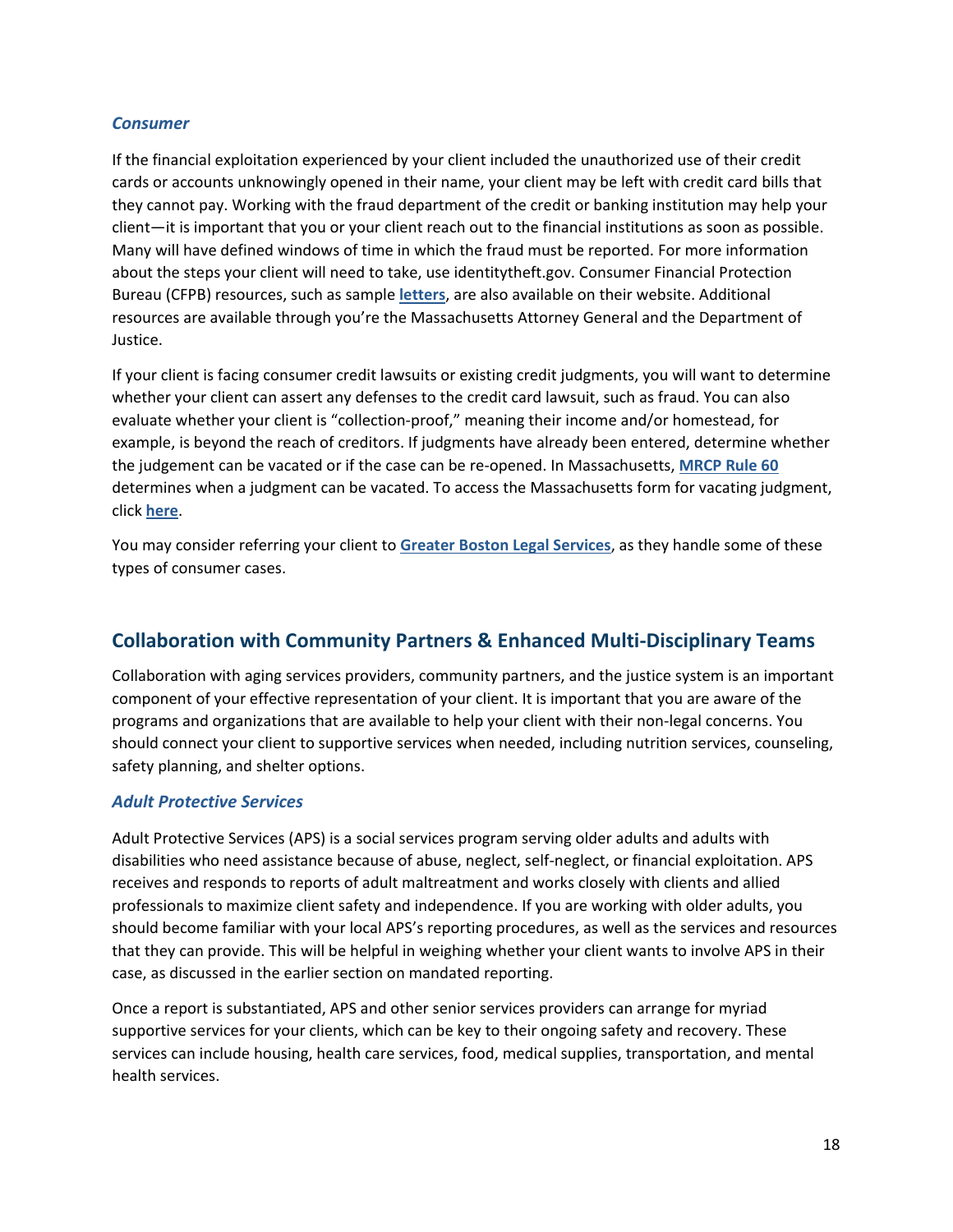In Massachusetts, APS units are housed at the Aging Services Access Points, or ASAPs, which are private, nonprofit agencies that provide direct services to elders. There are more than 25 ASAPs statewide; however, not all ASAPs have an APS unit. To connect with an APS unit in their area, your client should call the Massachusetts Central Intake Unit for Protective Services at 1-800-922-2275, which is available 24 hours per day, 7 days per week.

Here is a non-exhaustive list of ASAPs that contain an APS unit:

- Elder Services of Worcester Area
- Bristol Elder Services
- Central Boston Elder Services
- Elder Services of Merrimack Valley
- LifePath
- Montachusett Home Care Corporation
- North Shore Elder Services
- Old Colony Elderly Services
- South Shore Elder Services
- Tri-Valley Elder Services
- Springwell

For a list of ASAPs and their contact information, click **[here](http://www.eap.partners.org/Worklife/ElderCare/Resources/MassachusettsAgingServiceAccesPoints.asp)**.

#### *Long-Term Care Ombudsmen*

The Older Americans Act requires every state to have a Long-Term Care Ombudsman (LTCO) program that addresses complaints and advocates for improvements in the long-term care system. Ombudsmen advocate for residents of nursing homes, board and care homes, assisted living facilities, and other adult care facilities. Because LTCO are often a first point of contact for long-term care residents, they may be the first to notice the warning signs of financial exploitation or be the first person a resident confides in regarding financial exploitation. LTCO are a key community partner in preventing and identifying financial exploitation.

In Massachusetts, the statewide LTCO program is headed by the State LTC Ombudsman housed at the Executive Office of Elders Affairs. They oversee the local LTCO programs, which are contained within the ASAPs (see above). Contact information for the LTCO program as well as for the Program Directors of each local ombudsman program can be found **[here](http://theconsumervoice.org/get_help/state_resources/ma)**. To see which local ombudsman program covers your city, click **[here](https://www.mass.gov/files/2017-08/ltc-ombudsman-contact_0.pdf)**.

#### *Multi-Disciplinary Teams*

One of the most notable forms of collaboration on elder exploitation cases is through multi-disciplinary teams and enhanced multi-disciplinary teams (MDTs and E-MDTs). MDTs are partnerships among public, private and non-profit organizations with the goal of improving outcomes for victims of elder financial exploitation. Most teams include a prosecutor, adult protective services, civil legal services, financial institutions, forensic accountant and other members. The collaboration on these teams fosters accountability and improved cooperation among agencies.